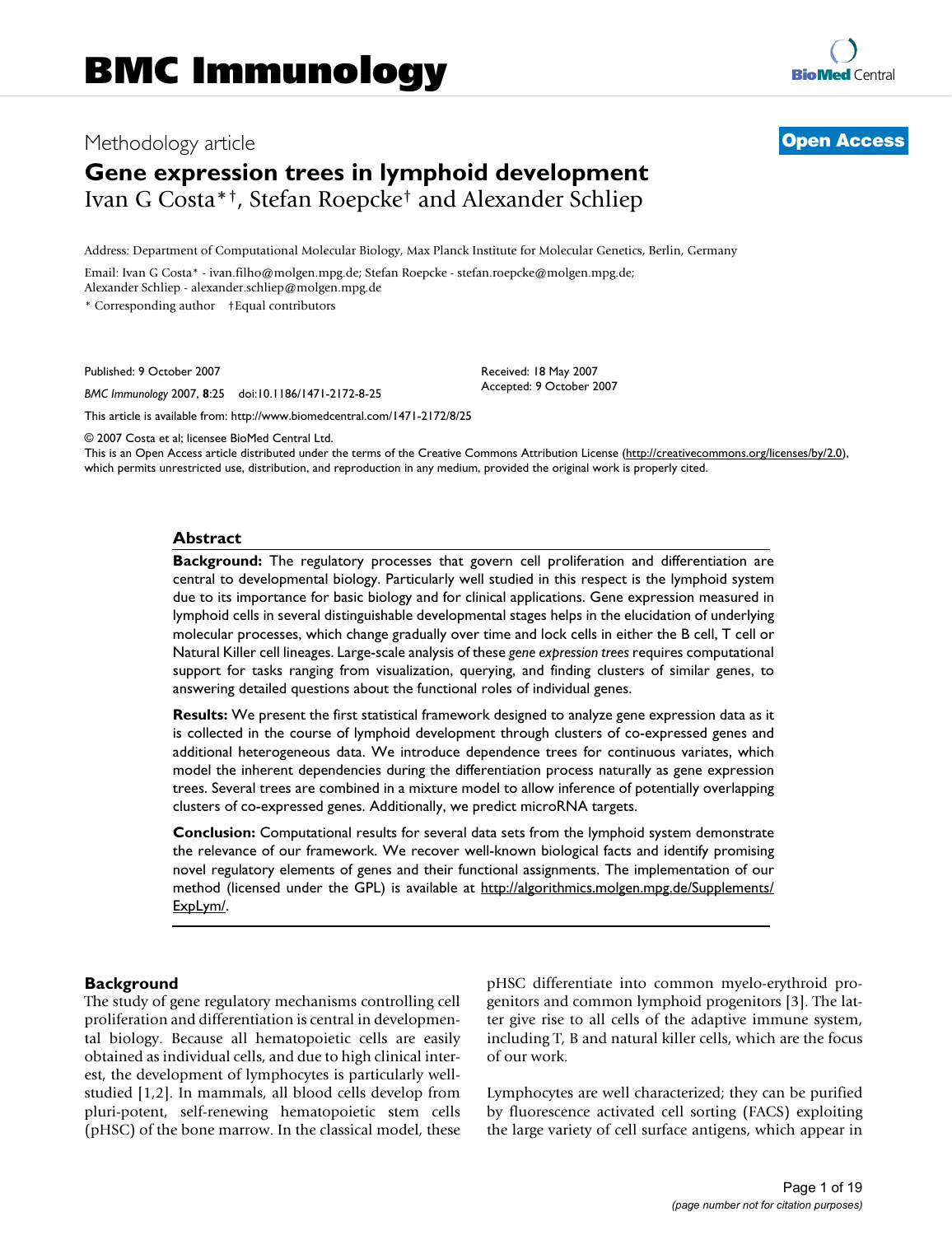specific order during differentiation as the result of a linear sequence of genomic rearrangements at the T and B cell receptor loci [4,5]. Based on this, lineage-specific expression and roles of transcription factors have been studied extensively [1,2,6]. It has been shown, for example, that Gata3 is required for CD4 T cell maturation and that Runx3 silences the CD4 gene in CD8 T cells. Very recently, a new class of regulatory RNAs, microRNAs, have been identified as being involved in lymphocyte cell development [7-9].

Several groups [4,5,10-12] have combined FACS mediated cell sorting and mRNA expression profiling to derive a more comprehensive picture of the lymphocytes in distinguishable developmental stages. Our interest focuses on these patterns of gene expression in the distinct stages of the developmental tree, the *developmental profiles* of genes; see Fig. 1 for a developmental tree. Observing such patterns, the first natural question to ask is whether further genes exhibit the same developmental profile; for example, are there other genes co-expressed with Gata3. It is reasonable to assume that genes with a prescribed pattern of expression, such as "up-regulated in proliferating cells", might be relevant for specific functions of cells in a particular stage of differentiation. Clearly, not all relevant developmental profiles are known beforehand, so clustering is the next logical step. Clustering allows us to divide genes into groups of similar developmental profiles, some of which will be irrelevant–genes expressed in all stages–others will differ in distinct branches of the developmental tree and thus indicate relevance for differentiation. Once the gamut of developmental profiles is determined, further questions can be addressed with statistical methods: which regulatory effects might cause differentiation, which subgroups of developmental stages share regulatory patterns or at which developmental stage is the difference in expression between two groups the largest. Prior work in this context relies on classical clustering methods, such as self-organizing maps [4,5], hierarchical clustering [12], or on performing tests of differential expression between cell types of interest [11]. Further studies concentrated on small-scale data, where selected genes are used to infer regulatory networks. One such study applied a state-space model to infer networks of T cell activation [13]. Troncale and colleagues adopted Petri Nets to model and infer regulatory networks of early pHSC development [14], while Basso and colleagues proposed a novel algorithm for a similar task [15].

Classical clustering relies on distance functions between developmental profiles such as correlation or Euclidean distance, which neglect the dependence structure of the



# **Figure 1**

**Schematic view of lymphocyte cell development**. Developmental stages are depicted as nodes and arrows indicate transition from one stage to another, i.e. specialization. Self-renewing hematopoietic stem cells give rise to T cells in the thymus (green), B cells in the bone marrow (blue) and natural killer cells (NK) via intermediate stages. DN stands for CD4-/CD8-double negative cells, DPL for CD4+/CD8+ double positive large cells, and DPS for CD4+/CD8+ double positive small cells. Cell surface antigens and rearrangement events are partially annotated. The expression data sets investigated in this paper are marked as follows: green ovals for TCell, blue ovals for BCell, and pink boxes for LymphoidTree. We do not investigate developmental stages and transitions depicted in grey.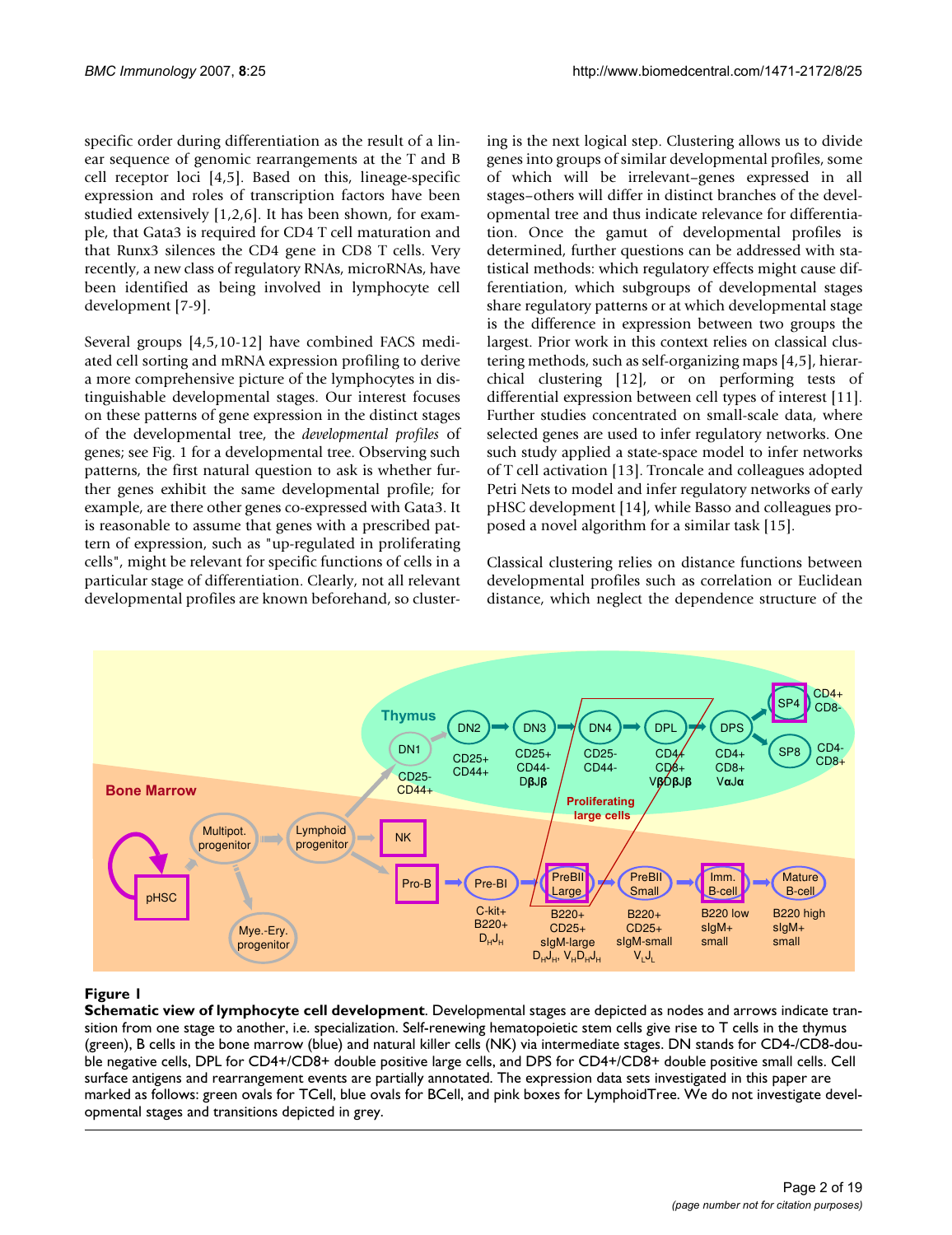developmental tree (Fig. 1). As a matter of fact, the clustering result does not change if one permutes all the variables. Biology suggests however, that the very sequence of changes does matter as this exact sequence of events is what takes a cell from pluri-potent to, say, mature B-cell. Thus we propose dependence tree models–see [16] for the discrete variate version–to model expression during the course of development. Our model assumes that the dependence of gene expression between subsequent stages is the most relevant one for identification of coexpressed genes. We assume that gene expression has been measured for a sufficient number of stages, in particular those relevant for differentiation processes, and that the cell population in a particular stage is sufficiently pure. The disagreement between reality and our assumptions is subsumed as noise, which our method can successfully deal with on simulated data. If we consider all pairwise dependencies between developmental stages our model would be equivalent to a multivariate Gaussian distribution with full covariance matrix. Due to the complexity the estimation of such models is prone to over-fitting [17,18]. The dependence tree model represents a tradeoff between methods assuming independence between variables, such as *k*-means and hierarchical clustering, and complex models, such as multivariate Gaussians, which makes estimation more robust.

With one such tree we can find genes with a specified developmental profile, for example similar to the developmental profile of *Gata*3, by ranking genes in order of decreasing likelihood under the tree. To cluster developmental profiles we combine several trees with the same topology but with distinct parameters in a classical mixture model [17]; tree topologies are taken from the biological literature. Thus we obtain a robust and flexible statistical model for clustering genome-wide mRNA expression data sets, which takes the inherent dependencies between developmental stages explicitly into account. The resulting clusters of genes sharing similar developmental expression profiles are well-suited for a subsequent search for common regulators such as transcription factors or microRNAs.

Our choice of model class is motivated by the successful application of mixtures of complex statistical models to the analysis of mRNA expression time-courses. There, models that take temporal dependencies into account, such as Splines [19,20], Autoregressive models [21] or Hidden Markov models [22], outperform simpler models, which assume independence of the variables, for example *k*-means, self-organizing maps or hierarchical clustering.

For discrete variates, dependence trees were first proposed by Chow and Liu [16], who showed that efficient computation is possible. Mixtures of trees were first proposed

and applied in image recognition problems [23], where more efficient versions of the structure learning algorithm for sparse data sets became necessary. In bioinformatics, mixtures of trees were applied to infer mutation events in HIV strains [24]. We present an extension of the dependence trees to continuous variates, requiring modifications to the densities and provide a framework for robust clustering based on mixtures. To the best of our knowledge, there is no prior work on genome-scale mRNA expression analysis in which the developmental tree structure is taken into account. Both the biological application and our approach of combining tree models with mixture estimation for this purpose is novel. However, the main methodological ingredients are well-established. Our advanced statistical framework allows us to identify clusters of genes with similar developmental profiles. We detect interesting groups of genes not found using standard techniques, such as self-organizing maps [25], in developing lymphoid cells. Results on simulated data show the conditions under which our method has a technical advantage. From our clustering results we can identify plausible regulatory roles of microRNAs known to be involved in hematopoiesis. We provide a graphical user interface and a web database of clustering results; see [26] for implementations, a tutorial on how to use the tools, and a web database with the results presented below. Our findings suggest that our framework is well-suited for analysis of genome-wide expression data from detailed cell development studies.

# **Results/Discussion**

In the next two sections, we describe the dependence trees and how they are combined in a mixture to find groups of developmental profiles. Subsequently, we present the results of the application of our method to three lymphoid cell datasets. In the last subsection, we analyze the groups of genes, given by our mixture of dependence trees (MixDTrees) results, for common microRNA binding sites patterns, in order to gain insights into regulatory function of microRNAs.

### *Dependence trees*

The main assumption behind the dependence trees (DTree) is that expression levels of a particular developmental stage depend primarily on expression levels of the immediately preceding stage. For example, cf. Fig. 2, we can approximate the joint probability density function (pdf) of four random variables  $(X_A, X_B, X_C, X_D)$  by

$$
p [X_A, X_B, X_C, X_D] \approx p [X_A] p [X_B | X_A] p [X_C | X_B] p [X_D | X_B].
$$
  
(1)

In other words, we condition the probability of a given variable on its immediate predecessor, in accordance with the tree structure shown in Fig. 2. There, also a cluster of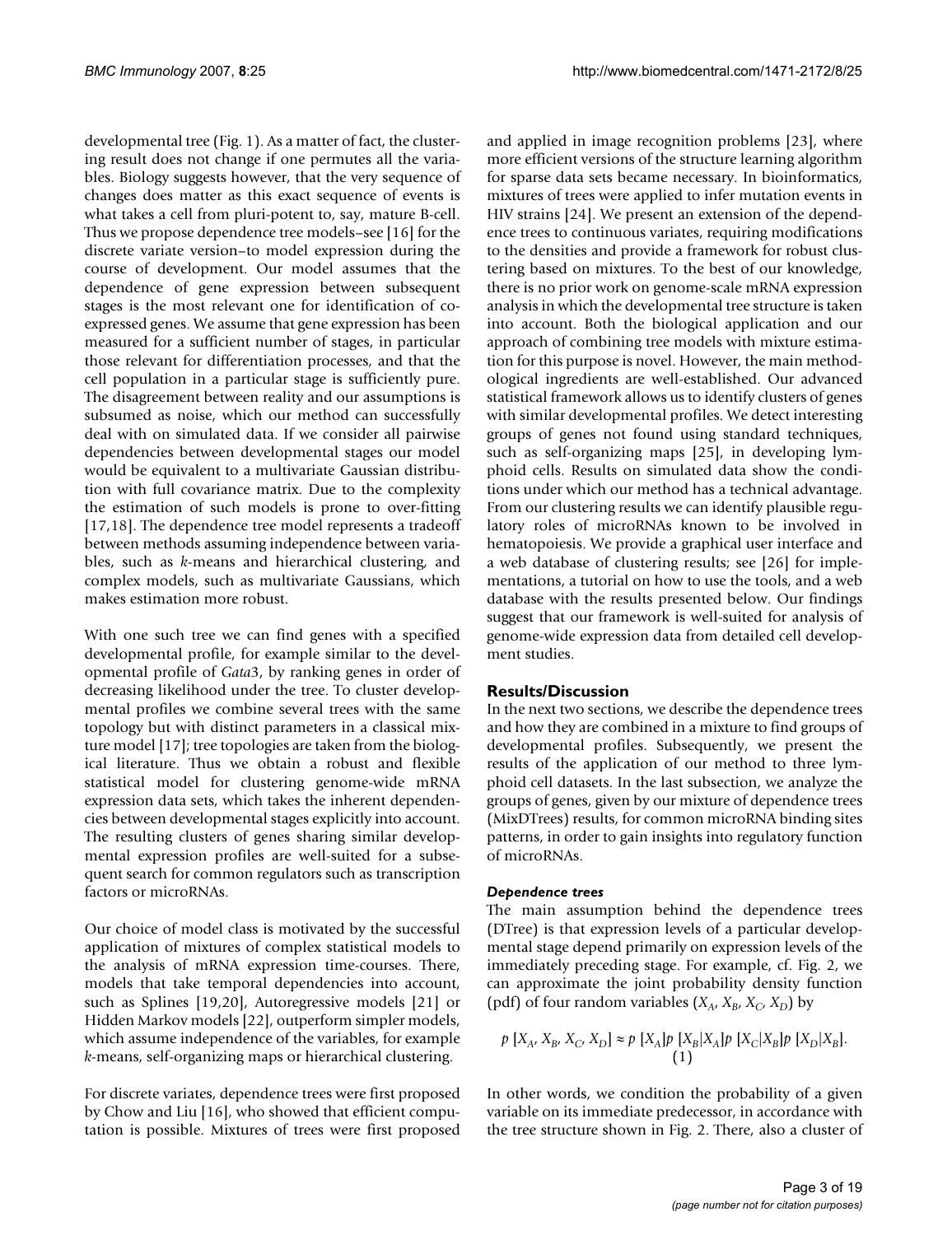

#### Example of a simple developmental tree and a cluster of developmental profiles **Figure 2**

**Example of a simple developmental tree and a cluster of developmental profiles**. On the left, we depict a simple development tree, where arrows represent dependencies between variables. Above each tree variable, we depict a distribution related to it. On the right, we display the gene expression values (*y*-axis) in the distinct development stages (*x*-axis). Each line corresponds to the developmental profile of a given gene of a particular path of the tree in the left, as in a time-course plot. Distinct paths have distinct colors, in correspondence with the tree on the left. In this particular example, we have the path A, B and C in green and B and D in red. By superimposing the lines corresponding to paths B to C and B to D, we can contrast the differences in expression values of genes in these two alternative differentiation pathways.

hypothetical genes with similar developmental profiles is depicted (Fig. 2, right). The genes display average expression in stage A, up-regulation in stage B, down-regulation in stage C and up-regulation in stage D. Furthermore, the genes have clearly distinct expression intensities, but similar relative expression changes. Genes strongly overexpressed in B are also strongly under-expressed in C and strongly expressed in D. These dependencies are reflected in the correlation between these stages. For example, A and B (or B and D) are positively correlated, and stages B and C are negatively correlated. A statistical model for such developmental profiles has to include these dependencies between subsequent stages, as it is provided by dependence trees. Let  $X = (X_1, ..., X_u, ..., X_L)$  be a *L*-dimensional continuous random vector where the variable  $X_u$ denotes the expression values of the developmental stage *u* and  $x = (x_1, ..., x_L)$  denotes a realization of *X* representing a developmental profile of a gene. We represent a tree by its predecessor or parent map, pa  $\{1, ..., L\}$  ↦  $\{1,$ ..., *L*} for which we assume without loss of generality that  $1 < pa(u) < u$  and  $pa(1) = 1$ . Then we can write for the probability density function (pdf) of a conditional

$$
p[x | \theta] = p[x_1 | \tau_1] \prod_{u=2}^{L} p[x_u | x_{pa(u)}, \tau_u].
$$
 (2)

We denote the model parameters by  $\theta = (\tau_1, ..., \tau_u, ..., \tau_L)$ and the DTree by the tuple  $(X, p a, \theta)$ . Note, that a DTree can also be viewed as an approximation of the joint distribution of a *L*-dimensional continuous random vector by a product of *L* - 1 second order distributions [16].

We use conditional Gaussian density functions [27] as conditional densities, denoted by  $p [x_u | x_{\text{na}(u)}, \tau_u]$  in Eq. 2. Hence, for a given developmental profile *x* and a non-root developmental stage *u* with  $pa(u) = v$ , the pdf takes the form

$$
p[x_u \mid x_v, \tau_u] = (\sqrt{2\pi} \sigma_{u|v})^{-1} \exp\left(\frac{-(x_u - \mu_u - w_{u|v}(x_v - \mu_v))^2}{2\sigma_{u|v}^2}\right)
$$
(3)

where  $\tau_u = (\mu_u, w_{u|v}, \sigma_{u|v}^2)$  are the parameters for one conditional density in the model.

For a given expression data set consisting of measurements for *N* genes at *L* developmental stages, let  $x_i = (x_{i1},$ ...,  $x_{iu}$ , ...,  $x_{iL}$ ) be the developmental profile of gene *i*, and  $x_{iu}$  be the expression value of the gene  $i$  in development stage *u* for  $1 \le i \le N$  and  $1 \le u \le L$ . As derived in the Protocol in the Additional data file 1, the maximum likelihood estimates (MLE) for the parameters of the conditional Gaussian are

$$
\hat{\mu}_u = (\sum_{i=1}^N x_{iu})/N,
$$
\n(4)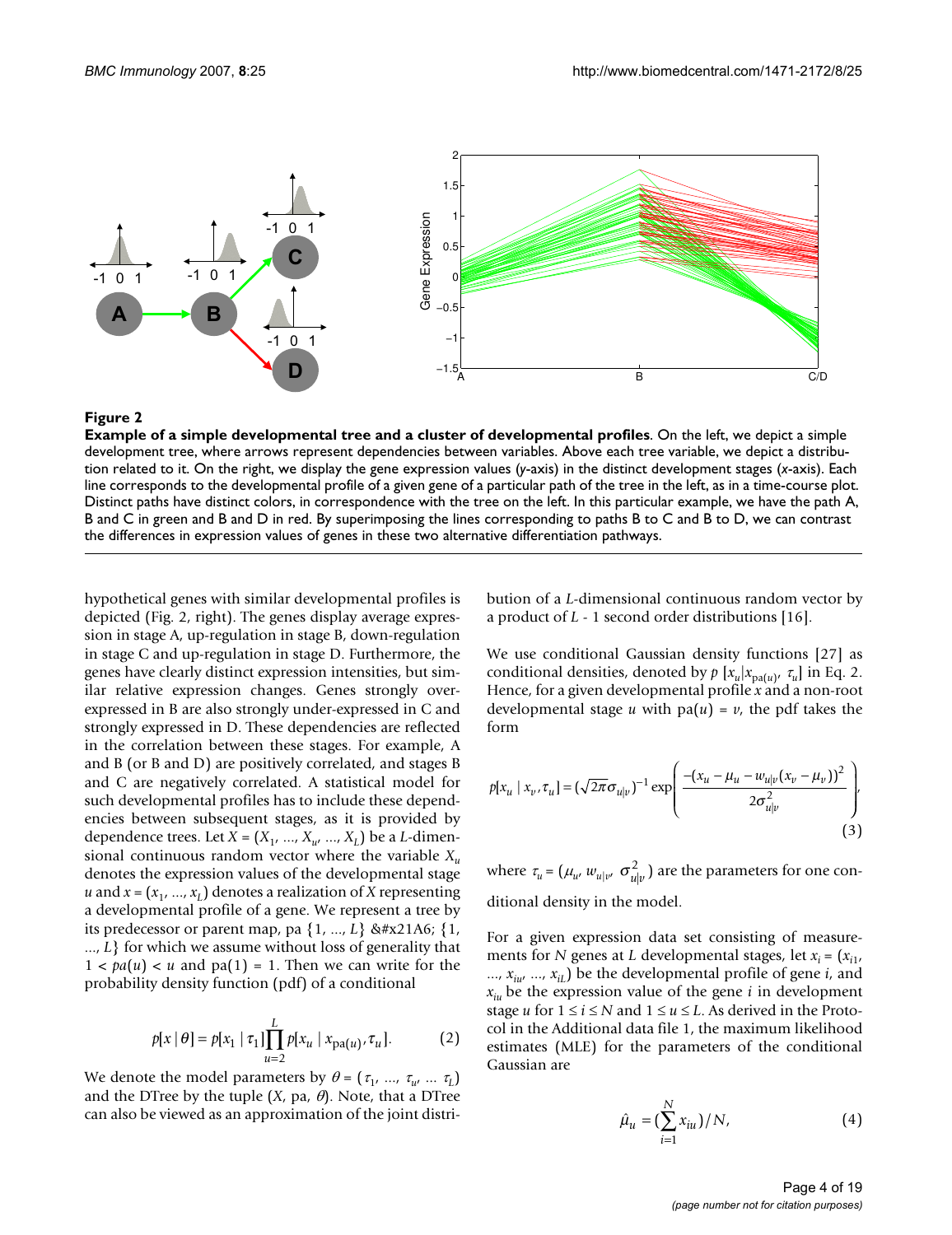$$
\hat{w}_{u|v} = \frac{\hat{\sigma}_{uv}}{\hat{\sigma}_v^2}, \text{ and } \tag{5}
$$

$$
\hat{\sigma}_{u|v}^2 = \hat{\sigma}_u^2 - \hat{w}_{u|v}^2 \hat{\sigma}_v^2.
$$
 (6)

These terms can be computed from the sufficient statistics

$$
\hat{\sigma}_u^2 = \left(\sum_{i=1}^N (x_{iu} - \hat{\mu}_u)^2\right) / N, \text{ and } (7)
$$

$$
\hat{\sigma}_{uv} = \left(\sum_{i=1}^{N} (x_{iu} - \hat{\mu}_u)(x_{iv} - \hat{\mu}_v)\right) / N. \tag{8}
$$

The conditional normal distribution can be seen as estimating a linear fit between  $X_u$  and  $X_v$ , where  $w_{u|v} > 0$  indicates a positive linear correlation and  $w_{u|v}$ <0 a negative linear correlation between variables;  $w_{u|v} = 0$  if the variables are independent. Furthermore,  $w_{u|v}$  and  $\sigma_{u|v}^2$  are related because the better the linear fit the smaller the variance. For the special case of the root (recall pa $(1) = 1$ ),  $w_{1|1}$  is set to zero, and the conditional density is effectively a univariate normal. In total, the model has 3*L* - 1 free parameters.

A very simple, but useful application, is to query the developmental profiles from a data set with a tree model. By defining the model parameters in an interactive manner, we can compute the likelihood (Eq. 2) of all expression profiles *xi* . rank them accordingly, and list the *m* most likely profiles (see [26] for the tool description and tutorial). This interactive tool allows biological experts to find genes following a developmental profile of interest.

Returning to the example in Fig. 2, the model estimates given the tree and developmental profiles are

$$
\tau_A = (\mu_A, w_A, \sigma_A^2) = (-0.01, 0, 0.02),
$$
  
\n
$$
\tau_B = (\mu_B, w_{B|A}, \sigma_{B|A}^2) = (0.97, 2.2, 0.02),
$$
  
\n
$$
\tau_C = (\mu_C, w_{C|B}, \sigma_{C|B}^2) = (-0.99, -0.3, 0.01),
$$
 and  
\n
$$
\tau_D = (\mu_D, w_{D|B}, \sigma_{D|B}^2) = (0.45, 0.53, 0.01).
$$

As expected,  $w_{B|A}$  and  $w_{D|B}$  are positive, indicating a linear dependence between these variables. On the other hand  $w_{C|R}$  is negative.

#### *Mixtures of dependence trees*

In order to find clusters of co-expressed genes, we combine several dependence trees (DTree) in a mixture. Each DTree is a representation of a cluster or group of genes with similar developmental profiles; that is, each DTree models distinct patterns of gene expression in the course of development (see Fig. 3 for an example). The differentiation of cells is conveniently represented as a developmental tree and the structure or topology of this tree is well-known for most data sets under investigation. Consequently, all trees in a mixture share the same topology. A mixture of dependence trees accommodates overlapping clusters while reflecting the inherent dependencies between stages. Throughout this paper we refer to the presented method as well as to the resulting model as MixDTrees.

More formally, we combine a set of *K* DTrees in a mixture model  $f(x | \Theta) = \sum_{k=1}^{K} \alpha_k p[x | \theta_k]$ , where  $\Theta = (\theta_1, ..., \theta_K,$  $\alpha_1$ , ...,  $\alpha_k$ ),  $\theta_k$  denotes the parameters of the *k*-th DTree and  $\alpha_k$  is proportional to the number of developmental profiles assigned to the *k*-th Dtree; as usual  $\alpha_k \geq 0$  and  $\sum_{k=1}^{K} \alpha_k = 1$ . To avoid over-fitting of the tree models, in particular for components with low component priors  $\alpha_k$ –that is, a small number of assigned genes–we propose a maximum-a-posteriori (MAP) approach, which regularizes the estimates from Eq. 5 and Eq. 6. Given this preferable characteristic, MAP estimates are used in all MixDTrees experiments, unless otherwise stated. Note also, the parameters of the mixture are estimated with the Expectation-Maximization (EM) algorithm [28] (see Methods section for EM and MAP details).

As stated in the introduction, the problem approached here is closely related to gene expression time-course analysis. There is a vast amount of literature on models and clustering methods suitable for time-courses [18- 22,29,30]. Lately, attention has been given to the fact that these time-courses have usually few time points [31,32], a characteristic previously ignored. This aspect is also essential to our application, since the number of distinguishable developmental stages is usually small, for example at most seven in our data sets. Note that a single chain of subsequent development stages, such as the stages of Bcell differentiation in Fig. 1, is by definition a tree. While dependence trees are indeed also suitable for timecourses, the complex dependency structures necessary due to branching of the developmental tree into distinct lineages prevents the use of time-course models, as there is no effective way of incorporating the necessary extensions into these models [19,22]. In the context of mixtures, our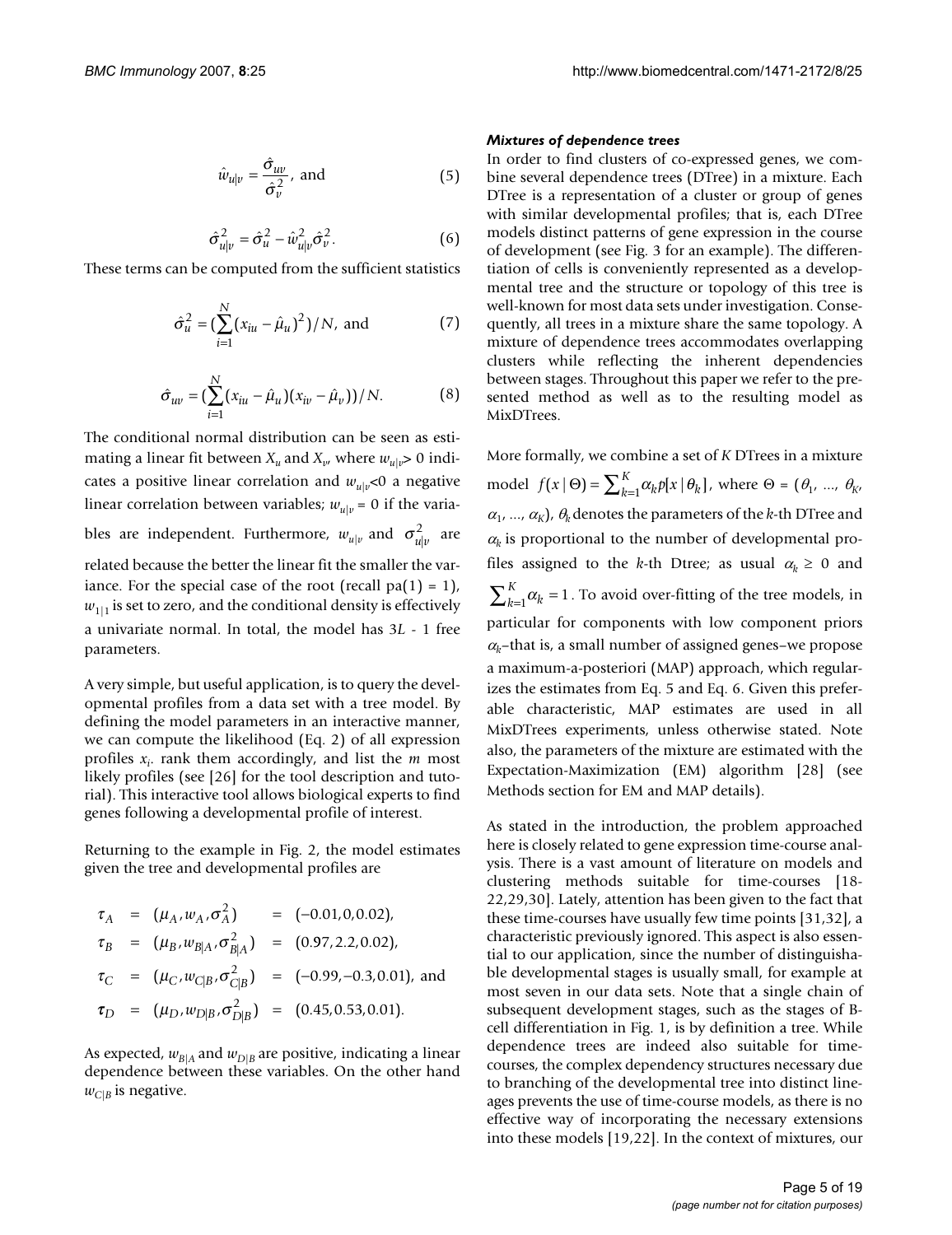

# Example of a mixture of four dependence trees with the topology defined in Fig. 2 **Figure 3**

**Example of a mixture of four dependence trees with the topology defined in Fig. 2**. Each of the trees models distinct developmental profiles found in an example data set. Furthermore, clusters may have distinct sizes proportional to their  $\alpha_i$ 's. Note also that it is not necessary that clusters have distinct expression values in branching stages. For example, stages  ${\cal C}$ and *D* have similar expression values for cluster 3 and 4. This can be interpreted as the genes being equally expressed in the two alternative lineages.

method represents an alternative to the parameterization of the covariance matrix of a mixture of multivariate Gaussians [17]. With MLE, the dependence tree model essentially imputes zeros in the covariance matrix reducing the number of parameters to the order of *L*. If we would consider all the covariances between observations for *L* developmental stages; it would be straightforward to represent the data distribution by a *L*-variate Gaussian model with full covariance matrix. However, the estimates for the *L*<sup>2</sup> parameters are often unreliable even for small values of *L* and the parameter estimation is prone to over-fit to outliers often found in noisy and scarce data. In fact, mixtures of Gaussians with full covariance matrix were outperformed by simpler parameterizations of the covariance matrices in the context of gene expression time courses [18].

#### *Application in lymphocyte cell development*

We apply our method to obtain MixDTrees for the data sets TCell, BCell, LymphoidTree, and SIM (see Methods section for details) and compare our clustering results to previous work. Our data is complemented with information from OMIM [33], the Gene Ontology database [34] and from literature. For TCell and BCell, we use the same number of clusters as Hoffmann and colleagues (20) [4,5,35] and for LymphoidTree we apply the BIC criterion [36] (see Fig. S4 in Additional data file 2), which also resulted in an optimal choice of 20 clusters. As discussed in Dependence trees section, a simple way to check for similarities in the expression between developmental stages is to compute the correlation matrix of the data set at hand (see Mixtures of dependence trees estimation section).

### *T cell development (TCell)*

TCell is a gene expression data set from seven differentiation stages of the T cell development (see Methods section and Fig. 1 for details). The only branch in this tree is the final differentiation of DPS precursors into CD4 single positive SP4 cells and CD8 single positive SP8 cells. Most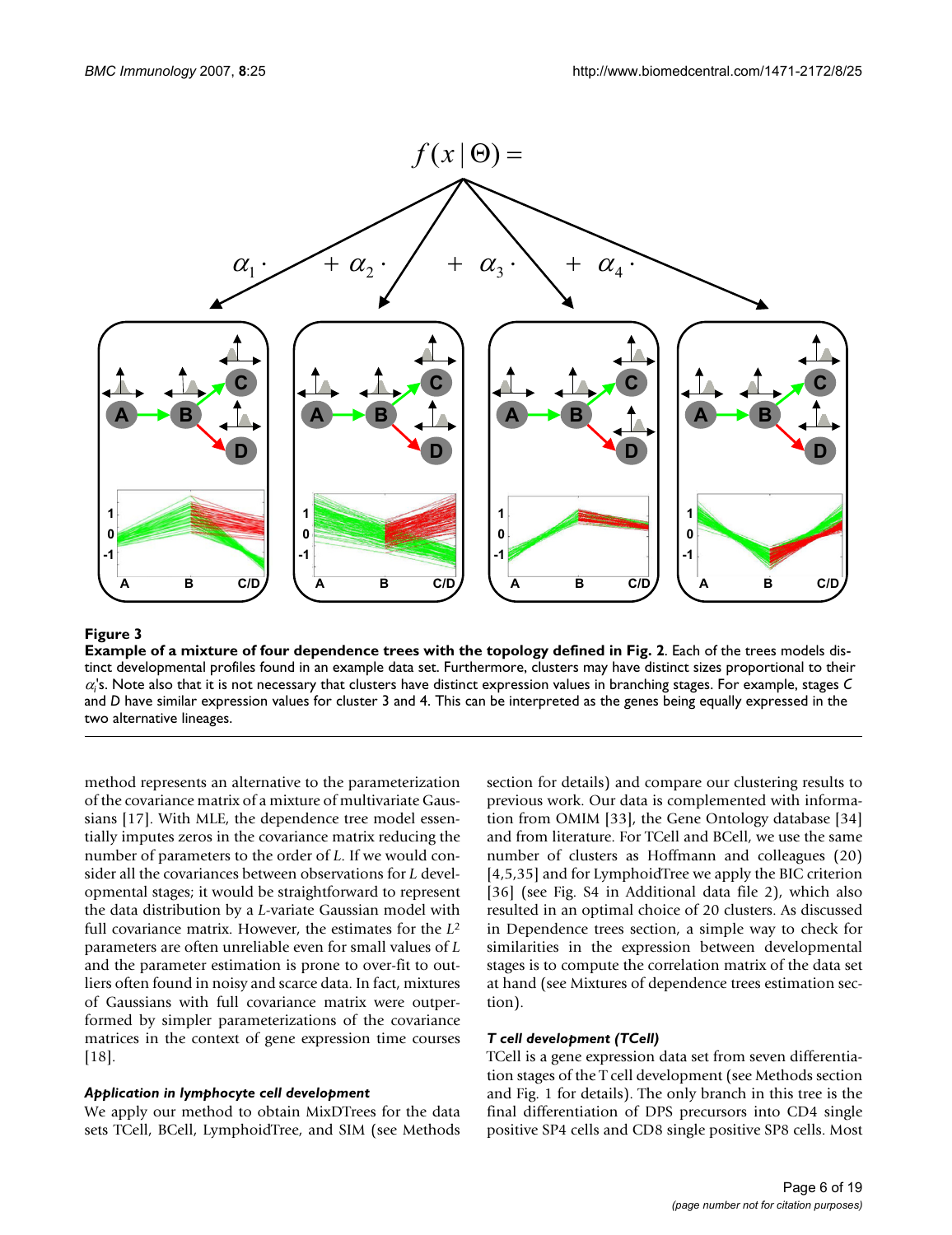clusters show a distinctive pattern of differential expression along the developmental path but do not differ between SP4 and SP8 cells (clusters 4, 7, 11, 13, 14, 15, 16, 19, and 20). The most drastic changes occur at the DPL stage in which the cells are proliferating and subsequently start to rearrange the  $TCR\alpha$ -locus. This is also reflected in the overall correlation matrix (Table S1 in Additional data file 3). Although the expression values of all neighboring stages are positively correlated, the correlation between the DPL stage and the DPS stage is much smaller in comparison to the double negative stages, all of which are relatively highly correlated. The correlation matrix suggests that SP4 and SP8 cells are more similar to each other than to their precursor DPS cells, which is expected since the two types of mature T cells share many cellular functions [4]. The largest differences with respect to SP4 and SP8 are found in clusters 5 and 18 (Fig. 4). In cluster 5, cell-cycle genes are clearly enriched. In contrast, cluster 18 mainly contains regulatory proteins involved in transcription and signaling (see Fig. 4).

Hoffmann and colleagues used self-organizing maps (SOM) to cluster the expression profiles [4,5,35]. From now on, we refer to Hoffman and colleagues' results simply as SOM. In our analysis we observe clusters with similar developmental profiles, which we define as the average over the gene expression profiles of a cluster. As expected, there is not a one-to-one relationship between the two clusterings. While the single gene profiles are similar since we used analogous normalization and filtering procedures (see Methods section), the actual gene clusterings differ (see Table S12 in Additional data file 3). An objective assessment of clustering quality on developmental data is impossible due to lack of benchmarking data. Furthermore, there is no agreement in the literature on a methodology to validate clustering results [37]. In order to demonstrate that our method is able to extract additional biological information, we concentrate our discussion on clusters of distinct developmental profiles that could not be detected by SOM [4]. For such a cluster we assign functions to genes using the GO term annotation and complementary literature. Ideally, the functions of all genes of the cluster would match the cellular processes of the particular developmental stage at which these genes are over-expressed. Additionally, if some of these genes are of unknown function then the developmental profile can help to generate hypotheses about their functional role. In our analysis we find that genes of cluster 8 are over-expressed in DN3 and DN4 cells, a developmental profile that has not been previously discovered (Fig. 4). With SOM, the genes of this cluster are dispersed over the two clusters (see Table S12 in Additional data file 3). Out of the 30 genes of cluster 8 seven are related to vesicle transport, or to the Golgi/ER system. Additionally, we find five cell-cycle related genes, three involved in mitochondrial function, and seven genes of other functions, which are mainly involved in signaling. These findings agree with the functions of DN3 and DN4 cells, which is the transport of precursor receptor molecules to the cell surface membrane and the initiation of proliferation. This demonstrates that our method is able to identify functionally relevant gene sets even if the expression changes are not as large as for the DPL stage, for example. The complete results, including gene expression plots, analysis of GO-term and microRNA enrichment, can be found in our web database [26].

#### *B cell development (BCell)*

In a similar approach to the TCell study, we investigated gene expression for five consecutive stages during B cell development (see Methods section and [4,5] for details). The correlation matrix of BCell suggests dependencies between gene expression values of successive stages, with the largest correlation between pre-BI and large pre-BII cells and between immature and mature B cells (see Table S2 in Additional data file 2). When we compare, as in the



### **Figure 4**

**Selected clusters from MixDTrees on Tcell**. We depict the clusters 5, 8 and 18 found in TCell, expression values on the y-axis, and cell types on the x-axis. Lines corresponding to developmental profile values between stages DN2, DN3, DN4, DPL, DPS and SP4 are in green and between DPS and SP8 in red.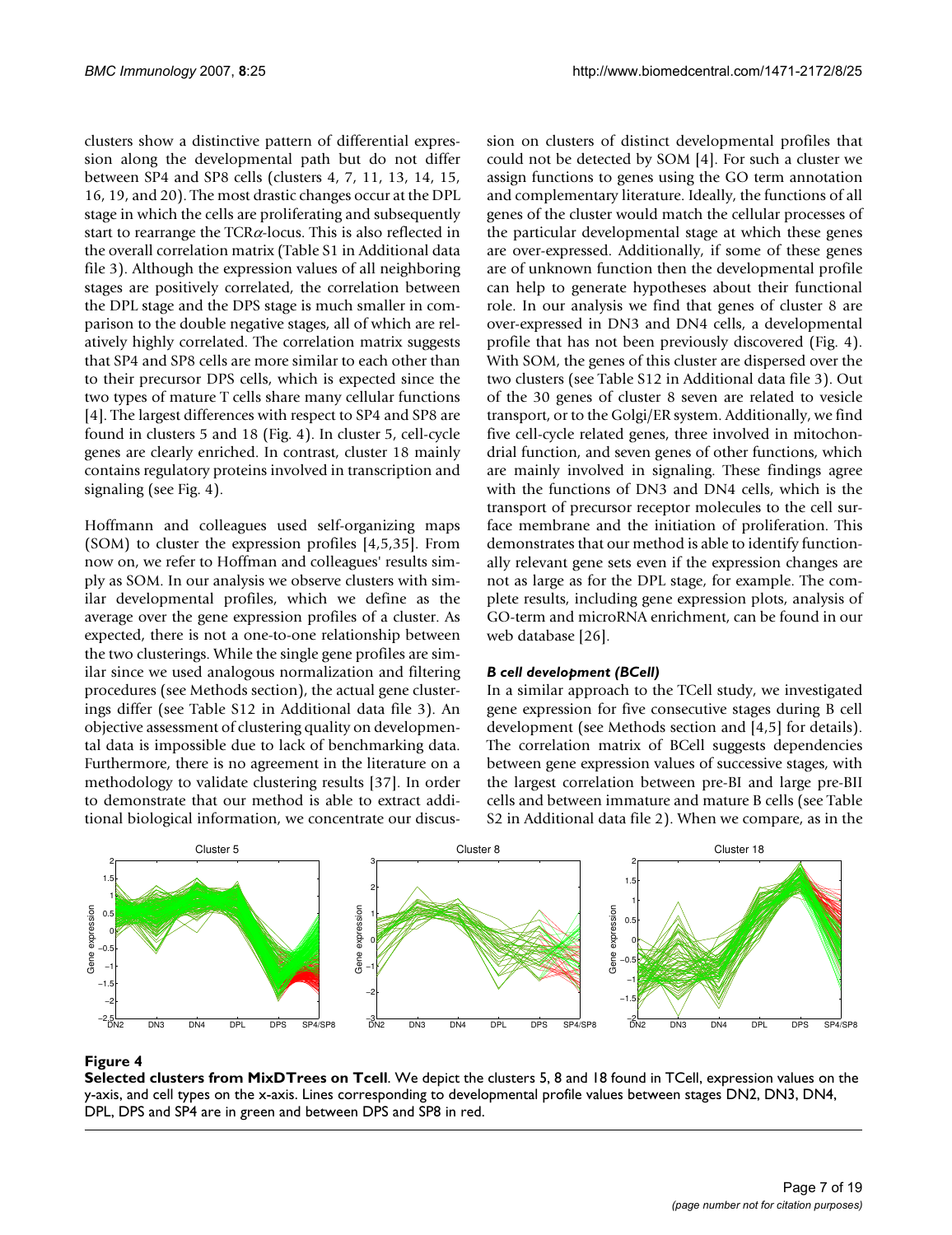TCell set, our clustering results to those of Hoffmann and colleagues [4], we observe similar average developmental profiles although the contingency table indicates differences in the cluster compositions (Table S13 in Additional data file 3). Clusters 3, 5 and 6, for example, contain genes that are up-regulated in pre-BI and large pre-BII cells and down-regulated in later developmental stages (Fig. 5). Consistent with the phenotype of these cells, the function assigned to the genes of this cluster are mainly related to proliferation. GO categories that are associated with mitosis, cell-cycle and chromatin remodeling are clearly overrepresented in these clusters (see our web database [26]).

Cluster 20 shows an average developmental profile that was not detected with SOM [4,5]. The genes of this cluster are down-regulated in pre-BI cells, in which the first rearrangement of the *DH* and *JH*segments on the *H* chain loci has taken place, and up-regulated in all the following developmental stages (Fig. 5). With SOM [4], these 23 genes are found distributed over the four clusters 11, 13, 14 and 17 (Table S12 in Additional data file 3). The most palpable common function of many cluster 20 genes is the regulation of survival and apoptosis during B cell development. The gene products *Nfkbia*, *Traf5* and the Srcfamily protein tyrosine kinases *Lyn* and *Syk* are known regulators of NF-kappa B activity, which in turn has been found to be involved in B cell fate decision and survival [38-40]. Similarly, Krupel-like factor 2 (*Klf2*) protects cells against TNF-alpha induced apoptosis [41]. Furthermore, *Icam-2* and *Rhoh*, whose encoding genes are two other



#### **Figure 5**

**Selected clusters from from MixDTrees on Bcell**. We depict clusters 3, 5, 6 and 20 found in BCell, expression values on the y-axis, and cell types on the x-axis. Lines corresponding to developmental profile values between between all stages are in red.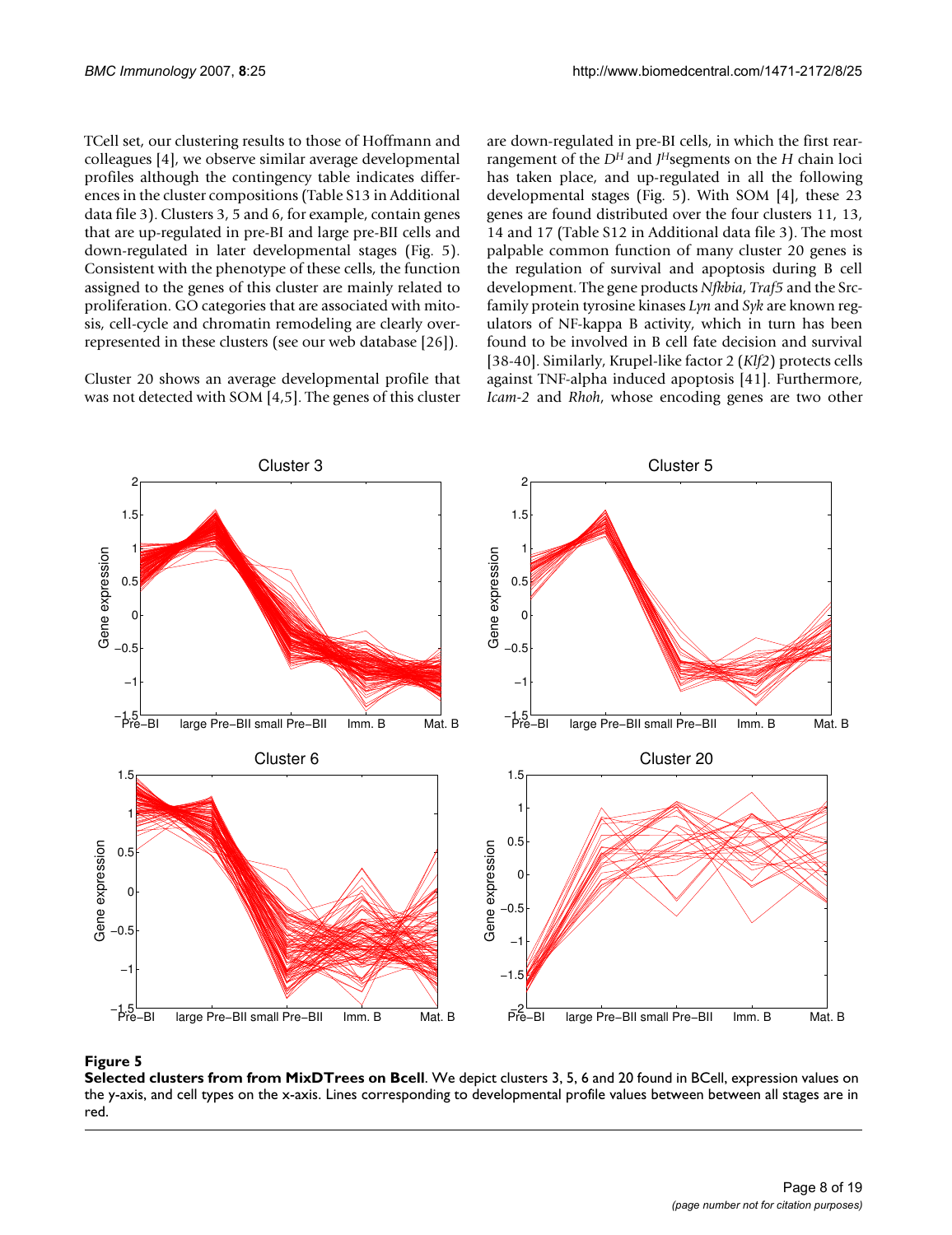members of cluster 20, regulate the adhesiveness of primary B cells depending on their activation state and protect them from apoptosis [33,42].

# *Lymphoid tree (LymphoidTree)*

LymphoidTree combines data sets of several studies [10- 12], and the resulting tree contains expression measurements from lymphoid cells of six developmental stages, namely hematopoietic stem cells, pro-B, pre-B, and immature B cells, mature SP4 T cells, and natural killer (NK) cells. This integration of data is possible because the studies were carried out on the same array platform. Although the developmental tree is far less detailed compared to TCell and BCell, we still gain insights on differences between the cell lineages. As expected, the correlation matrix shows that the expression patterns of the three B cell stages are more highly correlated among each other then expression patterns of different lineages. Moreover, the overall expression of SP4 cells and NK cells is positively correlated. The resulting clusters provide a basis to hypothesize about early developmental decisions and suggest target genes for further investigations. For example cluster 11 contains genes that are strongly up-regulated in NK cells, weakly induced in the SP4 cells and not expressed in the precursor B cells (Fig. 6). Many of the cluster 11 genes are well known to be expressed in NK cells, as for example the cell surface receptor genes *Cd244*, *Klra1*, and *Crtam* [33,43]. Among the lesser known genes is the one that codes for the Pu.1 related transcription factor SpiC, which has already been found to be temporarily expressed during B cell development [44]. In contrast, cluster 19 contains genes that are up-regulated in SP4 cells and in all B cell precursors but not in NK cells (Fig. 6). Important functions during B and T cell maturation are reflected by genes in this cluster, like the bruton tyrosine kinase *Btk*, the transcription factor *Pou2af1*, which is involved in immunoglobulin gene regulation, and the DNA repair genes *Trp53bp1* and *Pnkp* [33].

# *Simulated data (SIM)*

We demonstrate with simulated data that our novel method outperforms established methods, such as SOM, *k*-means and mixture of Gaussians, when inferring tree components in complex mixtures for varying levels of dependence between the individual variates. The dependence is reflected in the magnitude of  $w_{u|v,k}$  (Eq. 5) of a tree. By sampling these parameters from different intervals,  $[-\varepsilon, \frac{\varepsilon}{\varepsilon}]$  $\varepsilon$ , [-0.5, 0.5], [-1, 1], [-1.0, -0.5]  $\cup$  [0.5, 1] and [-1, -1 +  $\varepsilon$ ]  $\cup$  [1 –  $\varepsilon$ , 1], we can create mixtures with components ranging from independent models to highly dependent ones. We generate a data set for each sampled mixture. We used MixDTrees, mixture of Gaussians, *k*-means and SOM to compute clusters, which we can compare to the classes used in data generation to compute specificity and sensitivity of the clustering solutions. Method performance is evaluated with a paired *t*-test. Details are given in Methods section.

We observe that the MixDTrees with MAP estimates (MixDTrees-MAP) have a higher specificity and sensitivity than *k*-means and SOM in all experimental settings (Fig. 7 top) (*p*-value below 0.005). In the (almost) independent



### **Figure 6**

**Selected clusters from from MixDTrees on LymphoidTree**. We depict clusters 11 and 19 found in LymphoidTree, expression values on the y-axis, and cell types on the x-axis. Lines corresponding to developmental profile values between stages HSC, pro-B, pre-B and immature B cell are in read, between HSC and NK cells in blue, and between HSC and SP4 cells in green.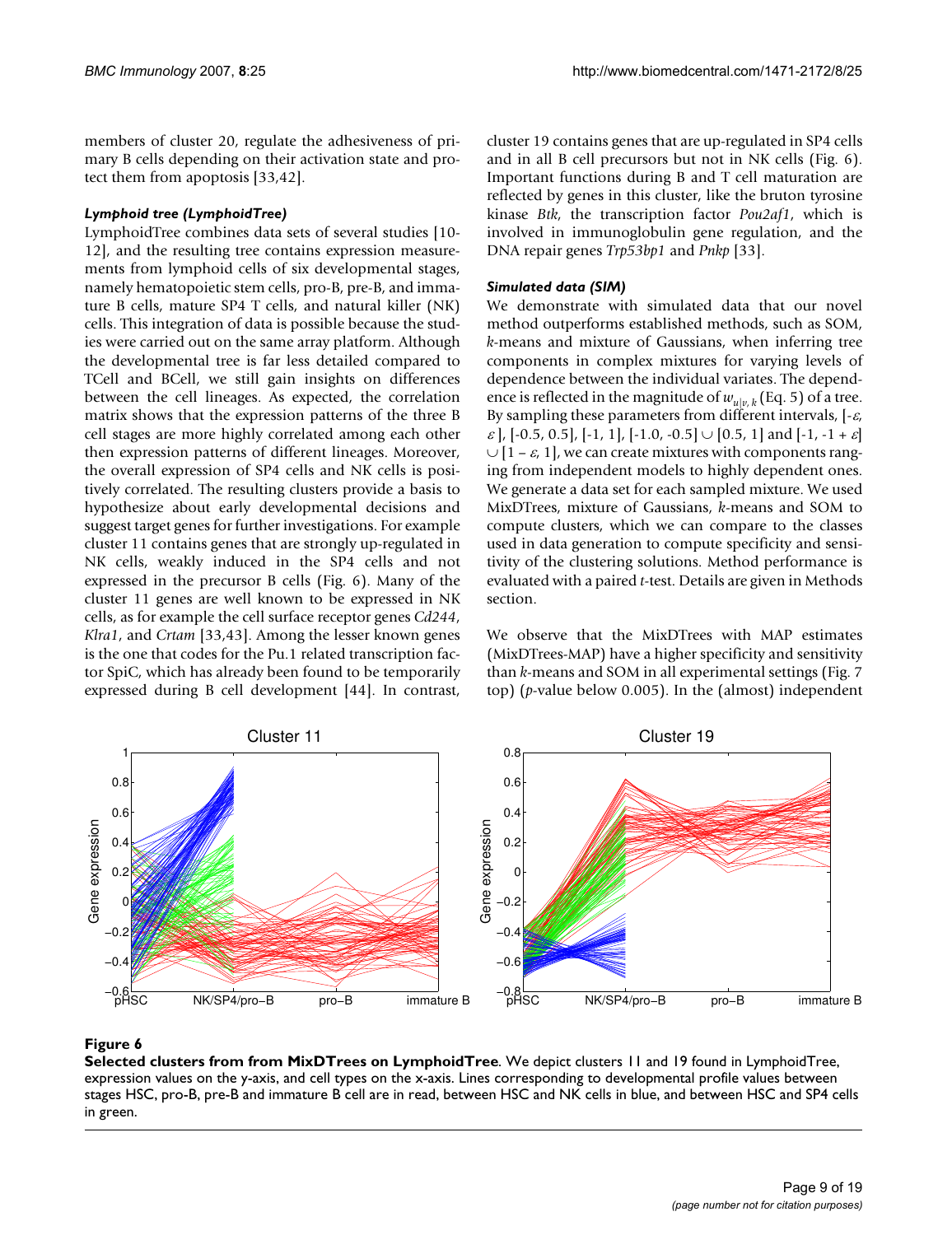

### **Figure 7**

**Results of SIM**. We display the mean sensitivity (left plots) and mean specificity (right plots) against five experimental settings: (1)  $w_{u|v,k} \in [-\varepsilon, \varepsilon]$  (independent data), (2)  $w_{u|v,k} \in [-0.5, 0.5]$ , (3)  $w_{u|v,k} \in [-1, 1]$ , (4)  $w_{u|v,k} \in [-1.0, -0.5] \cup [0.5, 1]$  and (5)  $w_{u|v,k}$  $\epsilon$  [-1, -1 +  $\epsilon$ ]  $\cup$  [1 –  $\epsilon$ , 1]. The dependence increases with experiment number. On the top plots, *k*-means results are displayed in blue, SOM in green and mixture of dependence trees with MAP estimation (MixDTrees) in red. On the bottom plots, mixture of Gaussians with full covariance matrices are displayed in yellow, mixture of Gaussians with diagonal covariance matrices in purple, Mixture of dependence trees with MLE estimation in light blue (MixDTrees-MLE) and mixture of dependence trees with MAP estimation (MixDTrees-MAP) in red.

case  $(w_{u|v, k} \in [-\varepsilon, \varepsilon])$ , this is not expected, since the data agrees well with the assumptions of *k*-means and SOM. This also explains the large standard deviations of MixDTrees-MAP in that case. As expected, the MixDTrees-MAP clearly improves the cluster recovery in settings with pronounced dependence structure, while the performance of *k*-means and SOM deteriorates slightly. In comparison to others mixture model methods (Fig. 7 bottom), MixDTrees-MAP also obtains a significantly higher specificity and sensitivity in almost all experimental settings. The mixture of Gaussians with diagonal covariance matrices performs well in the independent case (1), which

meets the model assumptions, but it has poor results in experiments with higher dependence (*p*-values below 0.05 for settings 3, 4 and 5). The mixture of Gaussians with full covariance matrix (MG-Full) has a reasonable sensitivity in all settings, but very poor specificity (*p*-value below 0.05 in settings 3, 4 and 5 for specificity and in all settings for specificity). The reason for these results is that MG-Full tends to populate some clusters with few data points, a problem known as spurious local maxima [17]. Note that we use a MAP estimate of MG-Full to mitigate this problem. Even though there are other methods for detection of spurious local maxima in MG-Full, which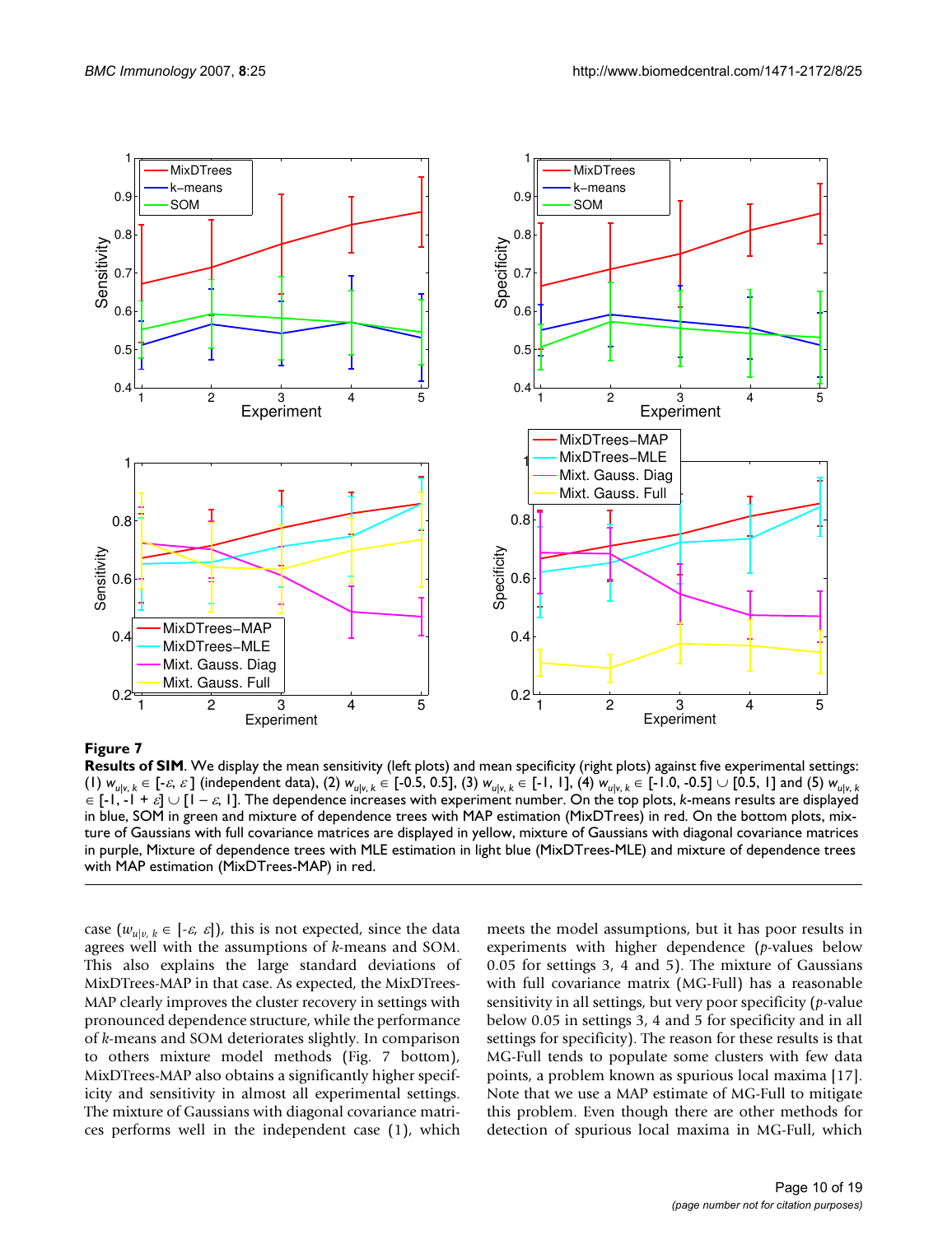

# **Figure 8**

**Strategy to identify enriched microRNAs**. Strategy to identify microRNAs and their target genes overrepresented in groups of co-expressed genes (indicated left) as part of a post-transcriptional regulatory mechanism. In the middle mRNAs clustered according to our mixture results are depicted and potential microRNA binding sites in their 3'UTRs are symbolized.

could lead to better specificity, this would require extensions of the EM method, and consequently slower convergence [17]. On the other hand, MixDTrees, which has a lower computational running time than MG-Full, achieves good results without the need of any extension. MixDTrees with MLE estimates (MixDTrees-MLE) has good overall performance, but is outperformed by MixDTrees-MAP in all cases, except experimental settings 1 and 5 (*p*-value below 0.05 for settings 2, 3 and 4). In experimental setting 5, where data is highly dependent, by definition, both methods work similarly well. Nevertheless, such high dependency would never be found in real data sets, since noise in the data obfuscates dependencies between variables. Additionally, we performed further experiments with simulated data to evaluate the robustness of the method with respect to noise (see Additional data file 1). There, MT-MAP maintains good sensitivity and specificity of cluster recovery even for high noise levels.

This demonstrates that the MixDTrees is a superior alternative to SOM and *k*-means in all cases. In relation to other mixture models, MixDTrees represents a good tradeoff between a complex model class such as multivariate Gaussian with full covariance matrices and the simple Gaussian with diagonal covariance matrices. Furthermore, MAP estimates of the MixDTrees represent a more robust alternative to the MLE counterpart.

### *MicroRNA target discovery*

LympMIR contains a set of 17 microRNAs that are potentially involved in lymphocyte cell development (for details see Methods section). It has been proposed that microRNAs bind target mRNAs specifically via base pairing, which subsequently leads to interference with the translational machinery or mRNA degradation, and thus can control whole groups of genes simultaneously [45]. Recent microarray studies have demonstrated that the microRNA expression negatively correlates with mRNA target expression in a tissue specific manner [46-48].

Having identified a cluster of co-expressed genes during lymphoid development we ask whether a certain micro-RNA could be a potential regulator of this cluster (see Fig. 8). For this task we first obtain lists of potential target genes for each microRNA from the miRBase Targets database [49], which contains predictions made by sequence based methods. Given our clustering results, we use the statistic of the Chi-Square Test [50] to obtain a list of microRNAs, whose potential targets are overrepresented in a cluster. This is an analogous approach to finding Gene Ontology [51] terms over-represented in a cluster of genes. Given a set of *n* genes, we count the number *c* of genes in a given cluster, the number *t* of genes identified as targets for a given microRNA and the number *h* of genes that are both in the cluster and are targets of the micro-RNA. The resulting *p*-value reflects the statistical significance of observing a count *h*, given *n*, *c* and *t*. A lower *p*value indicates a higher "microRNA enrichment", and, consequently, a better result. By choosing a *p*-value cutoff, we can construct a list of enriched microRNAs for each cluster as well as a list of target genes related to the enriched microRNAs. Note, that the statistics for micro-RNA-binding are not well developed; intricate dependencies introduced by sequence similarities among the microRNAs and the target genes exist and complicate the analysis. As we also consider a manually selected set of microRNAs, we choose a somewhat relaxed *p*-value cutoff, foregoing multiple testing corrections [52], followed by a careful biological evaluation. For the following discussions we restrict our result set to clusters that contain at least four target genes in total.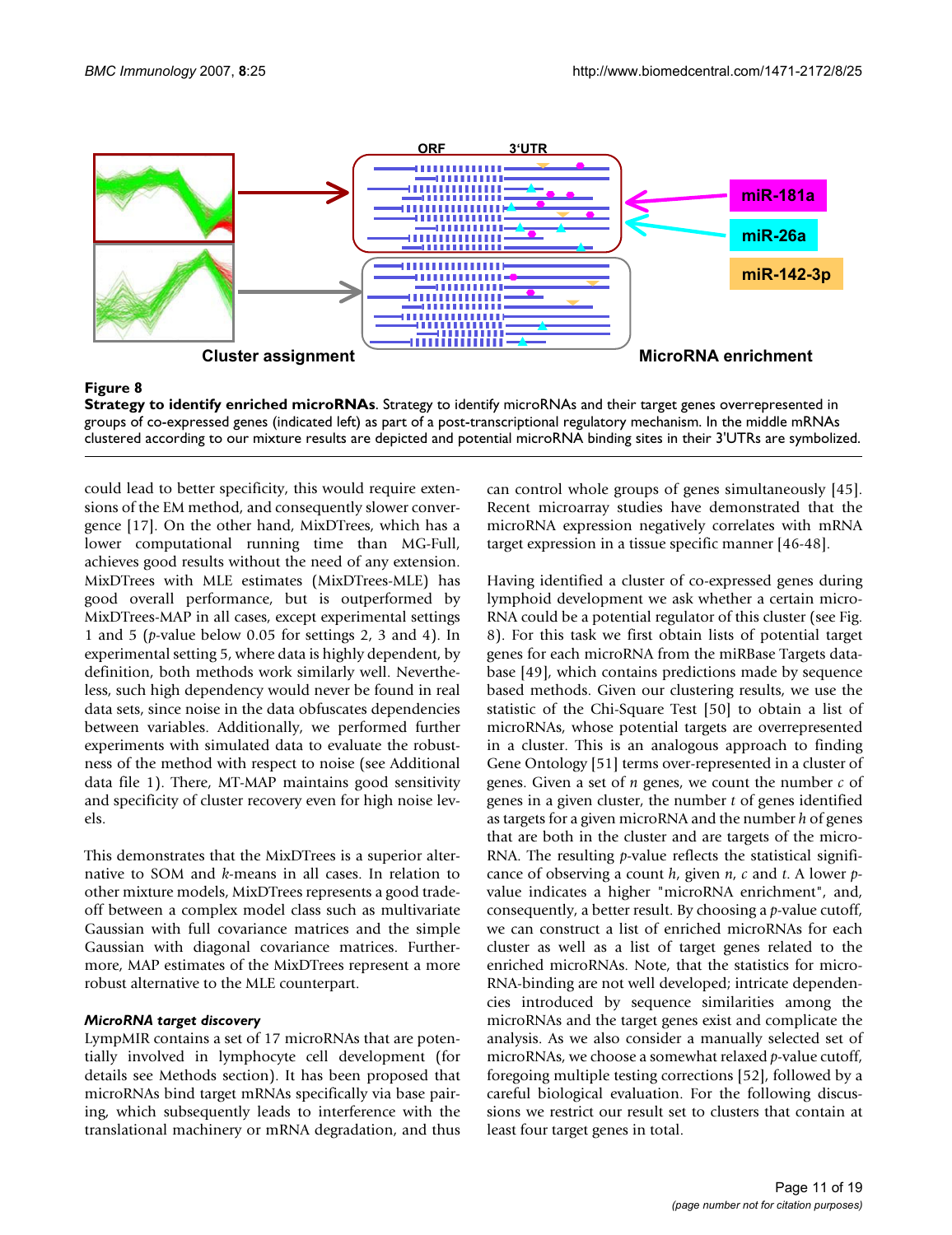| Cluster ID     | MicroRNA                                                              | <b>Target Genes</b>                                                                                                                                                                                                                                                                                                                                                        |
|----------------|-----------------------------------------------------------------------|----------------------------------------------------------------------------------------------------------------------------------------------------------------------------------------------------------------------------------------------------------------------------------------------------------------------------------------------------------------------------|
| TCell 3        | miR-222                                                               | Elovi6, Nme I, Rcn I, Rps3                                                                                                                                                                                                                                                                                                                                                 |
| TCell 5        | miR-15a <sup>1</sup> , miR-181a <sup>2</sup> , miR-221 <sup>3</sup> , | 2410015N17Rik <sup>4</sup> , Alad <sup>1,4</sup> , Atbif1 <sup>1,5</sup> , <b>Aurkb<sup>2</sup>, Cdc25a<sup>1</sup>, Chek1<sup>1</sup></b>                                                                                                                                                                                                                                 |
|                | miR-24 <sup>4</sup> , miR-26a <sup>5</sup>                            | <b>Cks Ib</b> <sup>2,4</sup> , <b>Cks2</b> <sup>5</sup> , Eed <sup>2</sup> , <b>H2afx</b> <sup>4</sup> , <i>Kpnb1</i> <sup>3</sup> , <b>Mcm5</b> <sup>3</sup> , <i>Nasp</i> <sup>3,5</sup> , <i>Pex</i> 7 <sup>2</sup> , <i>Psmd12</i> <sup>2</sup> , <i>Ranbp5</i> <sup>2</sup> , <i>Rars</i> <sup>1</sup> , <b>Tk1</b> <sup>3</sup> ,<br>Trip $131$ , Uchl5 <sup>5</sup> |
| TCell 10       | miR-142-3p <sup>6</sup> , miR-150 <sup>7</sup>                        | Gfi1 <sup>6</sup> , Marcks <sup>6</sup> , Msh6 <sup>6</sup> , Pp11r <sup>7</sup> , Psmc1 <sup>6,7</sup>                                                                                                                                                                                                                                                                    |
| TCell II       | miR-1468, miR-169, miR-181b <sup>10</sup>                             | Atp1b3 <sup>10</sup> , Ibo4 <sup>9</sup> , Klhdc2 <sup>10</sup> , Mrbl30 <sup>8</sup> , Orc5 <sup>p8</sup> , Tuba4 <sup>9</sup>                                                                                                                                                                                                                                            |
| <b>BCell 3</b> | miR-181b <sup>1</sup> , miR-181c <sup>2</sup> , miR-26a <sup>3</sup>  | Atpif13, Aurkb <sup>1,2</sup> , Cbx13, Cdc45P, Cks1b <sup>1,2</sup> , Cks23, Cox5a3, Hmgb2 <sup>1,2</sup> , Melk <sup>1,2</sup> , Ttk <sup>1,2</sup> , Uchl53                                                                                                                                                                                                              |
| <b>BCell 5</b> | miR-15a <sup>4</sup> , miR-15b <sup>5</sup> , miR-221 <sup>6</sup> ,  | Cdca44,5, Chek14,5, Mcm47, Nasp <sup>6</sup> , Nfyb <sup>6</sup> , Smc4117                                                                                                                                                                                                                                                                                                 |
|                | miR-2237                                                              | $TU$ ha $24,5,7$                                                                                                                                                                                                                                                                                                                                                           |
| <b>BCell 6</b> | miR-155 $8$ , miR-191 $9$                                             | Ctps <sup>9</sup> , Ddx $1^8$ , Hint $1^9$ , Mcm2 <sup>8</sup> , Phf17 <sup>8</sup> , Prdx4 <sup>9</sup> , SNrpd1 <sup>9</sup>                                                                                                                                                                                                                                             |
| BCell 19       | miR-142-3p <sup>14</sup> , miR-342 <sup>15</sup>                      | 2410002F23Rik <sup>14</sup> , H2-Eb1 <sup>14</sup> , Ltb <sup>15</sup> , Tap2 <sup>14,15</sup>                                                                                                                                                                                                                                                                             |

| Table 1: List of LympMIR enriched in the clusters from MixDTrees on data sets TCell and BCell |  |  |  |  |  |
|-----------------------------------------------------------------------------------------------|--|--|--|--|--|
|-----------------------------------------------------------------------------------------------|--|--|--|--|--|

We display the cluster and data set id, the list of microRNA and list of target genes, with *p*-values *<*0.05 and at least four target genes per cluster. Genes involved in cell proliferation or DNA repair are depicted in bold. The indices indicates to which microRNA a gene is related, when there is more than one enriched microRNA in a cluster.

In summary, in TCell our target prediction scheme detects significant enrichment for eleven out of the 17 initial microRNAs in four out of the 20 clusters (Table 1). In these four clusters we detect in total 35 candidate target genes, which is a considerable reduction of the set of 229 targets that have been predicted by sequence based methods alone [49]. For BCell these numbers are respectively, eleven out of the 17 microRNAs, four out of the 20 clusters, and 29 out of the 273 predicted targets (Table 1). In particular, we find the five microRNA families miR-15, miR-181, miR-221, miR-26, and miR-142-3p to be enriched in both TCell and BCell by our criterion. See Table S6 in Additional data file 3 for microRNA enrichment in LymphoidTree and Table S7, Table S8, Table S9, for *p*-values of microRNA enrichment of all data sets. As mentioned earlier, the BCell clusters 3, 5, and 6 show a similar expression profile. We find that cluster 5 of the results of the TCell set overlaps substantially with clusters 3 and 5 of BCell (Table 1). In TCell cluster 5 we find miR-15a, miR-181a, miR-26a, miR-24, and miR-221 as potential regulators and 20 potential target genes, seven of which are also present among the 18 BCell candidate genes of clusters 3 and 5. The developmental profiles of the clusters of both lineages show strikingly analogous phenotypical features, namely up-regulation in the proliferating large cell populations (DN4, DPL, large pre-BII) and from then on strict down-regulation. In TCell cluster 5 there are eight genes and in the BCell clusters 3 and 5 there are nine target genes that are known to be involved in DNA metabolism, cell-cycle and mitosis (Table 1). This suggests a regulatory role for the identified microRNAs in reducing the transcript levels of genes that are important for cell proliferation. This is supported by the fact that a similar role for microRNA was found in Drosophila germline stem cells [53].

At the individual gene level we identify some candidate microRNA targets for further detailed analysis: the three known genes (*H2-Eb1*, *Ltb*, *Tap2*) of BCell cluster 19 are all involved in the antigen presentation by MHC class II molecules [33,54]. In the context of the cell cycle, *Chek1* (clusters TCell 5 and BCell 5) and *Cdc25a* (cluster TCell 5) are important for the transition between G1/S and G2/M phases [55].

Furthermore, both genes are candidate targets of the same microRNA, miR-15a, which is related to apoptosis in chronic lymphoid leukemia cells [56]. Another interesting gene codes for the nuclear factor Y (*Nfyb*; cluster BCell 5), which regulates *Hoxb4* [57], *Cdc34* [58] and the major histocompatibility complex in mice [59]. These are all important genes for lymphoid development. The mRNA of the growth factor independence-1 transcription factor (*Gfi1*; cluster TCell 10) is a potential target of miR-142-3p with a function in the restriction of cell proliferation and maintenance of the functional integrity of lymphocyte cells [60]. Moreover, *Gfi1* is implicated in the transition from CD4/CD8 double negative to double positive T cells [61].

In order to relate our approach with [4,5], we also perform a microRNA enrichment analysis with the results of SOM (see Table S4 and S5 in the Additional data file 3). In TCell there is little overlap between the microRNA targets, with the exception of SOM cluster 6, which is a subset of targets genes from cluster 5 from MixDTrees. We also compare the *p*-values obtained by both methods in a procedure similar to the one performed in [31]. For TCell, MixDTrees results in lower *p*-values in nine out of 14 microRNAs (see Fig. S5 in Additional data file 2). In BCell, gene targets found with SOM are partially a subset of the ones encoun-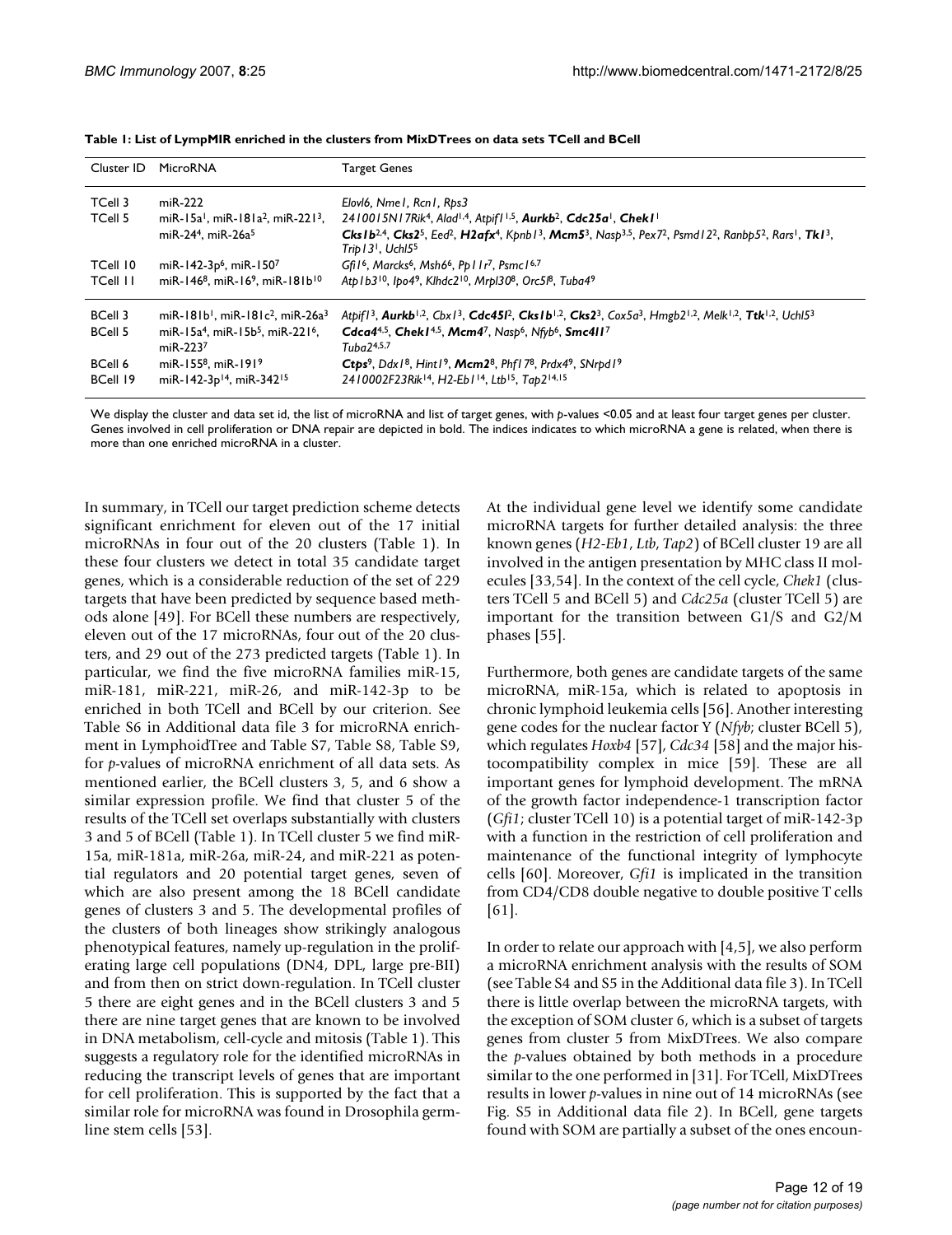tered with MixDTrees; 14 out of 24 targets genes in BCell SOM are also detected by MixDTrees (Table S5 in the Additional data file 3). For BCell, (Fig. S6 in Additional data file 2), MixDTrees obtains lower *p*-values in 8 out of 14 microRNAs. Even though SOM obtains lower p-values for microRNAs found to be enriched with both methods, MixDTrees detects seven enriched microRNA not significantly enriched in SOM. An inspection of the cumulative distribution function of these *p*-values also reinforces the view that MixDTrees is more sensitive in detecting enriched microRNAs than SOM in BCell (Fig. S8 in Additional data file 2). Overall, the results suggests a higher sensitivity of MixDTrees-MAP in finding groups of micro-RNA targets sharing similar expression patterns compared to SOM. Additionally, we performed microRNA enrichment *p*-value comparison between MixDTrees-MAP and MixDTrees-MLE for both data sets (see Additional data file 2 Fig. S9 and S10). For TCell, MixDTrees-MAP achieves a higher enrichment for nine out of 14 microRNAs; while for BCell, six out of 13 microRNAs. In summary, clusters computed according to MAP have an increased enrichment for TCell and a slightly lowered enrichment for BCell. A manual inspection of the contingency table comparing the clusters from MAP and MLE (Additional data file 3 Table S15) and in the cluster size distributions (Additional data file 2 Fig. S11) shows that MixDTrees-MLE has a tendency to produce spurious, small clusters as a result of over-fitting, a known disadvantage of MLE estimates [17]. Note that the resulting *p*-values decrease drastically as a function of the cluster size, making a clustering which joins clusters appear preferable. Enrichment analysis should be used cautiously to compare clusterings, if the cluster size distributions are not similar, as it is the case for the MLE results. This and the results on simulated data supports our preference of MixDTrees-MAP over MixDTrees-MLE.

# **Conclusion**

The regulatory processes behind cell proliferation and differentiation are of central interest to developmental biologists and clinicians alike and are frequently the focus of large-scale studies to investigate gene expression along paths of differentiation. To make full use of this data in a principled manner we present a novel statistical framework which models gene expression in the course of development. By combining the dependence trees in a classical mixture model, we facilitate interactive querying and visualization of data and, more importantly, the detection of possibly overlapping clusters of co-expressed genes, which provide a basis for the identification of key players in the regulatory mechanism and their mode of action.

In particular, we detect interesting groups of genes not found by classical clustering methods such as SOM. By incorporating microRNA binding data, we show how to identify complex regulatory relationships. Compared to an analysis based only on sequence, we predict a manageable number of plausible microRNA targets. Moreover, our method offers some insights into the biological role of predicted microRNAs, by the inspection of the developmental profiles of gene targets associated with one micro-RNA. A comparison with SOM indicates that our approach is more sensitive for finding co-expressed genes on which the same microRNA can have a regulatory effect.

Extensions to accommodate further types of data are straightforward. Binding sites of transcription factors can be analyzed completely analogous to the microRNA analysis. If expression levels of microRNAs in developmental stages investigated in TCell or BCell were available, we could incorporate a target prediction framework [62]. Furthermore, we can simply apply established techniques [63-66] to extend our mixture model to integrate heterogeneous data–sequence information, protein interaction, genotype, phenotype data–and semi-supervised extensions to mixture estimation can be applied to make use of biological knowledge about functional similarities and regulatory relationships [22,67,68]. This is of highest relevance, because the identification of regulatory modules is actually feasible compared to the automated inference of regulatory networks [69]. Once a statistical model is obtained, further detailed questions about the significance of differences, or the most likely stage, at which differentiation occurs can be easily answered.

Fascinating extensions are possible, even when one only considers gene expression data and the basic method. None of the currently publicly available data sets offers both a tree with a large number of branches and a detailed view of all, in particular early, development stages ([70] concentrates on mature and immature cells in final development stages); combining data from several microarray platforms suffers from the usual problems. Hence, we concentrate on two smaller but detailed studies covering several stages of T cell and B cell development [4,5], and a tree containing three lineages of lymphoid cells. Note that in the latter several cell types of intermediary development stages are not measured. Nevertheless, our analysis indicates that our method takes advantage of the tree structure information in detecting relevant differences of gene expression in these lineages. This also reinforces the importance of the creation of expression compendia, such as the one in [70], where many intermediary stages of differentiation of the developmental tree are also present. Such data will be of great value as computational methods *can* exploit characteristics intrinsic to cell development.

Lastly, developmental biologists are still redrawing developmental trees with the discovery of new intermediary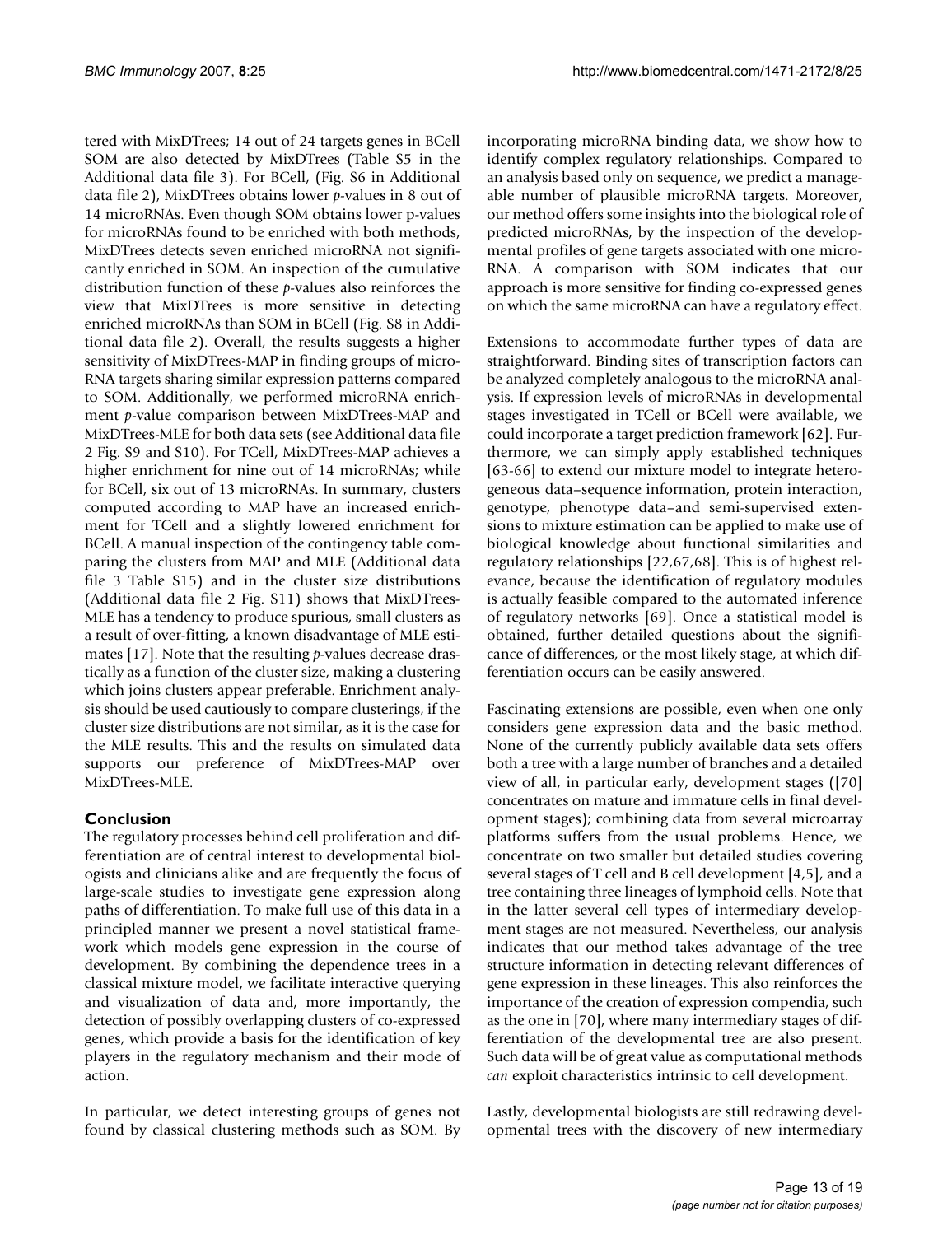stages and "alternative" paths of development [1-3]; a particular developmental stage might also be formed by a mixture of distinct cell types not well characterized yet. As an example of an alternative path, there has been evidence that DN1 T cells can be originated not only from the lymphoid progenitor as depicted in Fig. 1, but also from the earlier multipotent progenitor cells [3]. It is an exciting prospect to infer branches and stages of a developmental tree from gene expression data, ideally per functional module. This structure learning (see [16] for discrete data) can be incorporated in the EM-based parameter estimation. In conclusion, our results suggest that the mixture of dependence trees provides a natural and powerful representation of developmental gene expression data. Furthermore, our results reinforce the importance of the creation of detailed and heterogeneous data sets for helping elucidate the regulatory mechanisms of development.

#### **Methods** *Data*

Our work concentrates on two detailed studies covering several stages of the B and T cell development [4,5] and a tree containing three lineages of lymphoid cells [10-12]. All gene expression data sets analyzed are deposited at the Gene Expression Omnibus [71]. Their accession entries are: GDS44 and GDS52 for BCell, GDS237 and GDS257 for TCell, and GDS1077 (HSC), GSE2227 (Bcells) and GDS828 (NK and SP4) for the LymphoidTree data. Final normalized and filtered data sets are found in [26]. Furthermore, we also use simulated data sets in order to evaluate the method. Finally, we describe a set of microRNAs that are used in our study.

# *T cell development (TCell)*

This data set contains measurements of gene expression during the development of T cells in mouse [4]. Based on cell surface markers seven stages have been distinguished: CD4 and CD8 double negatives (DN2, DN3, DN4), large double positives (DPL), small double positives (DPS), single positive CD4 (SP4) and single positive CD8 (SP8) (see Fig. 1 for the corresponding tree, and the original publication for details [4]). Affymetrix MU11k chips with four or five replicates were used to measure the expression levels of 13,104 mouse genes. We performed variance stabilization [72] on all chips, and computed the median values of replicates. To facilitate comparisons, we restrict the set to the same list of 1318 differentially expressed genes that was used by Hoffmann and colleagues [4]. Furthermore, we normalize the expression levels separately for each gene to mean zero and standard deviation one, as is routine in gene expression analysis. Finally, we map each probe set to a gene symbol if it exists in the respective chip platform annotation provided by the GEO database [73]. The final dataset is found at Additional data file 4.

# *B cell development (BCell)*

This data set contains expression levels of five consecutive stages of the B cell lineage, Pre-BI, large Pre-BII, small Pre-BII, immature, and mature B cells [5]. This study was conducted on Affymetrix MU11k chips also, and we pre-process the data exactly as it is described for TCell. The final dataset is found at Additional data file 5.

# *Lymphoid tree (LymphoidTree)*

We combine the data of the wild-type control measurements of three studies [10-12] based on the Affymetrix U74 platform to obtain a development tree with distinct lymphoid lineages. This results in expression values of a hematopoietic stem cell (pHSC) from [10], of Natural Killer cells (NK) and of SP4 cells from [11], and of three B cell stages from [12], which are pro-B, pre-B and immature B cells. We pre-process the data exactly as it is described for TCell. Additionally, we remove genes which do not display a 2-fold change in expression at least once. The final dataset is found at Additional data file 6.

# *Simulated data (SIM)*

We use MixDTrees with random parameterizations to generate simulated data. For the tree structure given in Fig. 2, we randomly chose the  $\mu_{u|v, k}$  from the range [-1.5, 1.5] and  $\sigma_{u|\nu,k}^2$  from [0, 1]. We create five experimental settings to inspect the performance of the method in the presence of distinct levels of dependence. For these five settings, we sample  $w_{u|v, k}$  uniformly from [- $\varepsilon$ ,  $\varepsilon$ ] (independent data),  $[-0.5, 0.5]$ ,  $[-1, 1]$ ,  $[-1.0, -0.5]$   $\cup$   $[0.5, 1]$  and  $[-1, -1 + \varepsilon] \cup [1 - \varepsilon, 1]$  (tree dependent data) respectively, where  $\varepsilon$  = 0.01. We chose  $K = 5$  and mixture coefficients equal to  $\alpha$  = (0.1, 0.15, 0.2, 0.2, 0.35). For each experimental setting, we generate ten such mixtures, and sample 500 development profiles from each (see Additional data file 1 for more results on simulated data and Additional data file 7 for datasets). To evaluate the results we compare the class information from the data generation to compute sensitivity,  $\frac{\#TP}{\#TP}$ , and specificity, #  $TP + #$ *TP*  $TP + \# FN$ 

 $\frac{\text{#TP}}{\text{P}}$ , where, for a given clustering result and the class information, *TP* denotes the number of pairs of # TP + # *TP TP* + *# FP* 

objects in the same cluster and same class. The remaining three types of pairs are counted as *FP* (same cluster, distinct class), *TN* (distinct cluster and class) and *FN* (distinct cluster, same class). For each method, we compute the sensitivity and specificity on all 10 data sets of an experimental setting and take the mean (see Fig. 7). To compare MixDTrees-MAP with other methods, we apply a one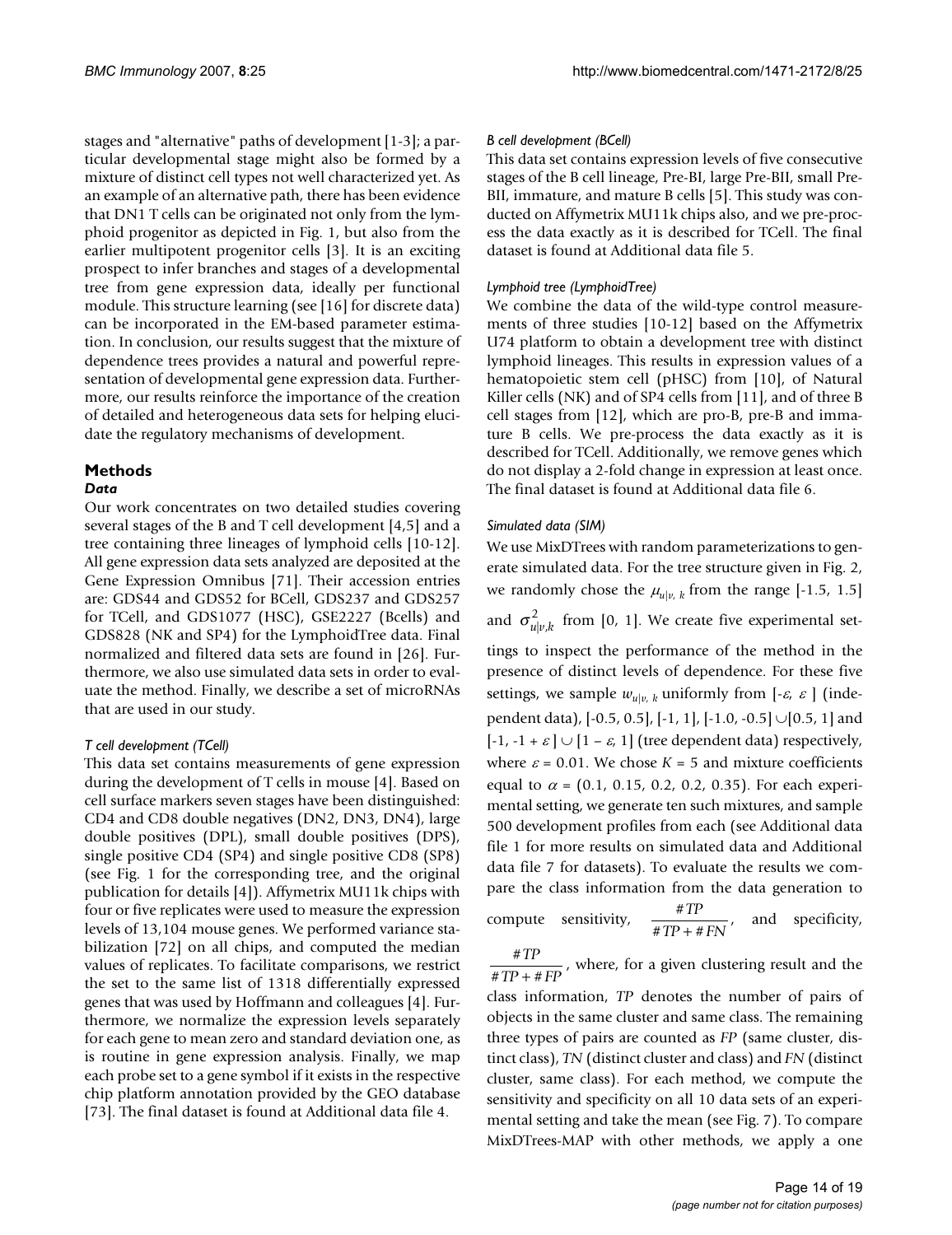tailed paired *t*-test to evaluate the hypothesis that two methods have the same mean specificity (or sensitivity) in a given experimental setting. Low *p*-values indicate that the equal means hypothesis was rejected and that mean specificity (or sensitivity) was significantly higher in MixDTrees-MAP. For brevity, in the Simulated data section, we simply state–MixDTrees-MAP had a higher sensitivity than method X (*p*-value below 0.05)–when the null hypothesis is rejected.

#### *Lymphoid development related microRNAs (LympMIR)*

We collect 17 microRNAs that have been found to be involved in Lymphoid development or at least differentially expressed between distinguishable lymphocyte cell types [7-9,56,74]: mmu-miR-24, mmu-miR-26a, mmumiR-142-3p, mmu-miR-146, mmu-miR-150, mmu-miR-155, mmu-miR-181a, mmu-miR-181b, mmu-miR-181c, mmu-miR-191, mmu-miR-221, mmu-miR-222, mmumiR-223 and mmu-miR-342. Additionally, we include mmu-miR-15a, mmu-miR-15b, and mmu-miR-16 because, according to recent papers, they participate in the regulation of cell proliferation and apoptosis [75,76]. Since we refer exclusively to microRNAs of the mouse in this work, the species prefix mmu is omitted throughout the text. The lists of candidate targets of these were obtained in the miRBase Targets database [49] (Version 2.0), which uses the Miranda algorithm [77] to search for possible microRNA binding sites in the gene sequences.

#### *Mixtures of dependence trees estimation*

We combine *K* DTrees in a mixture

 $f(x | \Theta) = \sum_{k=1}^{K} \alpha_k p[x | \theta_k]$ , where  $\Theta = (\theta_1, ..., \theta_K, \alpha_1, ..., \alpha_K)$  $\alpha_K$ ),  $\theta_k$  denotes the parameter set of the *k*-th Dtree and  $\alpha k$  $\geq 0$ ,  $\sum_{k=1}^{K} \alpha_k = 1$ , are the mixture weights or component priors. By introducing a discrete hidden variable  $Y = \{y_i\}$ for  $1 \le i \le N$ , which indicates which DTree generated which developmental profile *xi* , we can formulate a complete log-likelihood function and estimate the parameters with the Expectation-Maximization (EM) algorithm [28]. Given an initial parameterization  $\Theta$ <sup>0</sup>, EM iterates two steps: first estimating the posterior probabilities  $P[\gamma_i = k \mid x_i, \theta_k^m]$  [ E Step), and second the computation of the maximum-likelihood parameters  $\Theta^{m+1}$  (M-step), as defined in Eq. 4, Eq. 5 and Eq. 6. We refer the reader to [36] for details of the EM-algorithm.

To avoid over-fitting the models, in particular for components with low component priors  $\alpha_k$ –that is, a small number of assigned genes–we propose maximum-a-posteriori (MAP) approach. We assume that  $w_{u|v, k} \sim N(0,$  $\alpha_{k}\beta_{u|v, k'}$ ,  $\sigma_{u|k}^{-2}$  ) [78]. Consequently, the estimates take the form.

$$
\hat{w}_{u|v,k} = \frac{\hat{\sigma}_{uv|k}}{\hat{\sigma}_{u|k}^2 (1 + \beta_{u|v,k}^{-1})},
$$
\n(9)

$$
\hat{\sigma}_{u|v}^2 = \hat{\sigma}_u^2 - \hat{w}_{u|v}^2 \hat{\sigma}_v^2 (1 - \beta_{u|v,k}^{-1}). \tag{10}
$$

For the sake of simplicity we omit the coefficients *k* which indicates a tree in a given mixture from formulas in the Dependence tree section. See Protocol for exact MLE and MAP formulas in the mixture context. When  $\beta \rightarrow \infty$ , we obtain a non-informative prior, for which the MAP and MLE estimates are equal. As  $\beta \rightarrow 0$ ,  $w \rightarrow 0$  and we have a univariate Gaussian. As in [78], we use a empirical Bayes approach to estimate the value of the hyper-parameter  $\beta_{u|v, k}$  as

$$
\hat{\beta}_{u|v,k} = \frac{\sum_{i=1}^{N} r_{ik}}{\hat{\sigma}_{u|k}^2 \hat{\sigma}_{v|k}^2 - 1},\tag{11}
$$

where  $r_{ik}$  is equal to the posterior probability  $P\left[\gamma_i = k | x_i, \theta_k\right]$ calculated in the E step. This term can be interpreted as the inverse of the linearity evidence. It penalizes components with low responsibilities and larger variances, enforcing lower  $w_{u|v, k}$  values (see Protocol in Additional data file 1 for derivations of all formulas).

The last step after the mixture estimation is the assignment of genes to groups. This is done by assigning genes to the component that maximizes the posterior of the *i*-th gene, which is  $\gamma_i = argmax_{1 \leq k \leq K}(\tau_{ik})$ . Note, that more refined assignment schemes [22] (i.e., decoding a mixture) which increase the robustness of the clustering method can also be used.

#### *Application in lymphoid development*

We perform the following steps on each of the sets TCell, BCell, LymphoidTree, and SIM. The mixture estimation method is initialized with *K* random DTrees, which are obtained by choosing random values uniformly and in [0, 1] independently for each  $r_{ik}$  and estimating the individual models. Subsequently, we train the mixture model using the EM-algorithm and MAP estimates. To avoid the effect of the initialization, all estimations are repeated 15 times, and the one with highest likelihoods is selected (a similar procedure is applied for *k*-means and SOM). The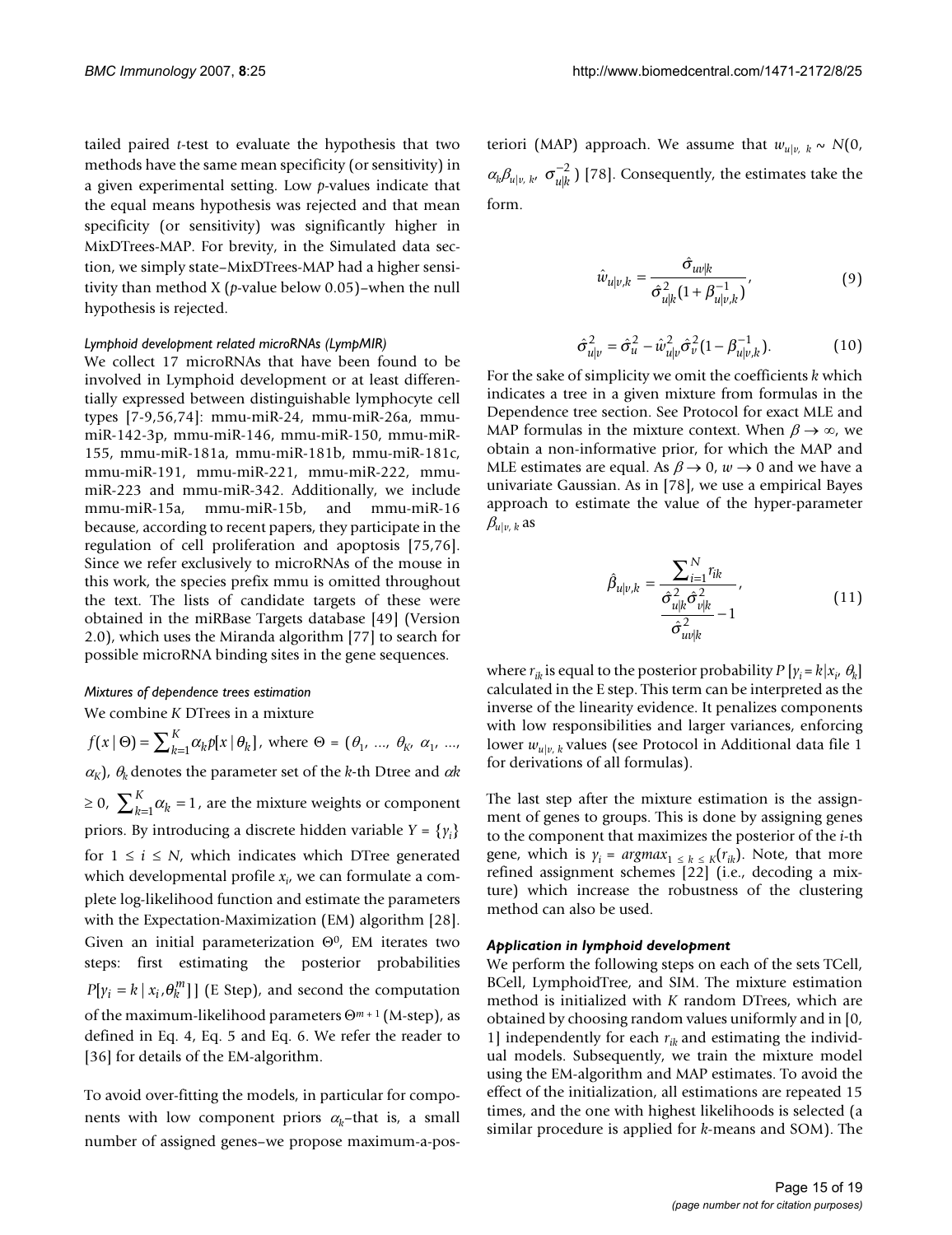implementation of our method (licensed under the GPL) and MS Windows binaries are available at [26]. There you can also find a web database–generated with our MixDTrees Report tool–with results of all analyses described in this article.

On TCell and BCell, we used the SOM results as given by [4,5]. For SOM experiments on SIM data, we used the default parameters of the implementation [25], which uses a set of heuristics to select the values. Furthermore, we performed a clustering of SOM nodes with *k*-means as it is a common practice [79]. In order to facilitate the comparison between our clustering results and the clusters of the original work we reorder our clusters accordingly. Dependence between developmental stages is measured as the correlation between variables. Given two stages,  $X_u$ and  $X<sub>v</sub>$  the correlation is defined as

$$
\rho_{u,v} = \frac{\sigma_{uv}}{\sigma_u \sigma_v},\tag{12}
$$

where  $-1 \le \rho_{u,v} \le 1$  and  $\rho_{u,v} = 0$  indicates independence of variables.

### **Abbreviations**

BCell – B cell development data

DTree – dependence tree

DN – CD4-/CD8- double negative cells

DPL – CD4+/CD8+ double positive large cells

DPS – CD4+/CD8+ double positive small cells

FACS – fluorescence activated cell sorting

LympMIR – hematopoiesis related microRNAs data

LymphoidTree – lymphoid tree data

MAP – maximum-a-posteriori

MLE – maximum likelihood estimates (MLE)

MixDTrees – mixtures of dependence trees

MixDTrees-MAP – mixtures of dependence trees with MAP estimates

MixDTrees-MLE – mixtures of dependence trees with MLE estimates

NK – natural killer cells

pHSC – pluri-potent, self-renewing hematopoietic stem cells

SIM – simulated data

SOM – self-organizing maps

SP4 – single positive CD4

SP8 – single positive CD8

TCell – T cell development data

### **Competing interests**

The author(s) declares that there are no competing interests.

#### **Authors' contributions**

IC implemented the approach and performed the experiments. IC and SR evaluated the results. IC, SR and AS designed this study and wrote the manuscript. All authors read and approved the final manuscript.

# **Additional material**

# **Additional data file 1**

*Protocol. This file contains information on software implementations, derivations of estimation formulas and additional experiments with simulated data.* Click here for file [http://www.biomedcentral.com/content/supplementary/1471- 2172-8-25-S1.pdf]

# **Additional data file 2**

*Supplementary Figures. Figures 1, 2 and 3 contains all clusters results from MixDTrees on BCell, TCell and LymphoidTree, and Figure 4 contains BIC results from LymphoidTree. Figures 5 and 6 contain comparisons between microRNA enrichment with MixDTrees-MAP and SOM in TCell and BCell, Figures 7 and 8 depict the empirical cumulative distribution function (cdf) of microRNA enrichment* p*-values from TCell and BCell, and Figures 9 and 10 contain comparisons between microRNA enrichment with MixDTrees-MAP and MixDTrees-MLE in TCell and BCell. Figure 11 describes the cluster size distribution of clustering results in TCell and BCell.* Click here for file

[http://www.biomedcentral.com/content/supplementary/1471- 2172-8-25-S2.pdf]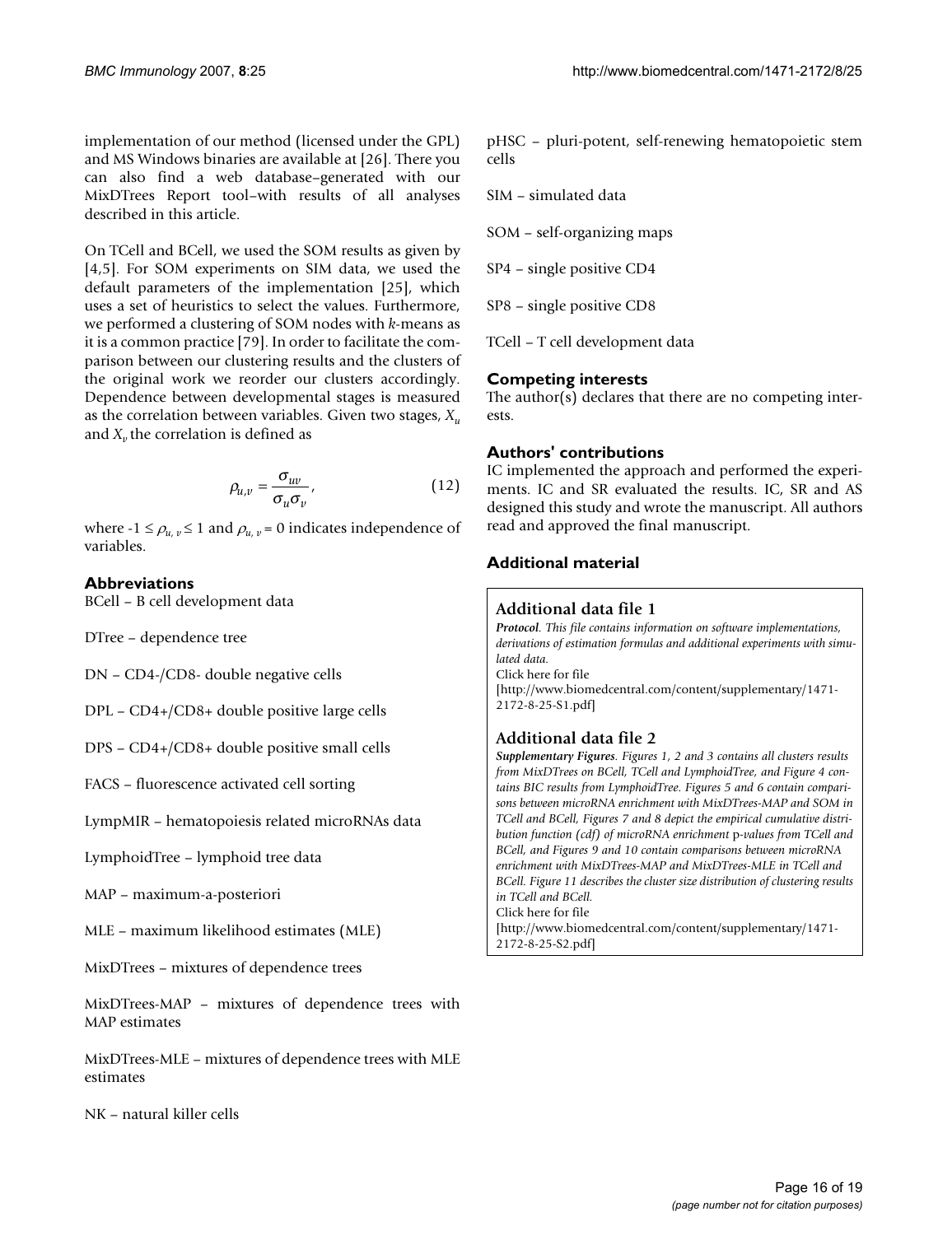# **Additional data file 3**

*Supplementary Tables. Tables 1, 2 and 3 contains correlation matrices from BCell, TCell and LymphoidTree datasets; Tables 4, 5 and 6 contains enriched microRNA and gene targets from SOM results on TCell and BCell and from MixDTrees-MAP results on LymphoidTree; Tables 7, 8, 9 contains microRNA enrichment* p*-values for BCell, TCell and LymphoidTree on MixDTrees-MAP results; Tables 10 and 11 contains micro-RNA enrichment* p*-values for BCell and TCell on SOM results; Tables 12 and 13 contain the contingency tables comparing clusters from MixDTrees-MAP and SOM with BCell and TCell datasets; and Tables 14 and 15 contain the contingency tables comparing clusters from MixDTrees-MAP and MixDTrees-MLE with BCell and TCell datasets.* Click here for file

[http://www.biomedcentral.com/content/supplementary/1471- 2172-8-25-S3.pdf]

# **Additional data file 4**

*TCell Dataset. Data set after filtering and normalization procedures. The second column indicates the cluster assignment found by the MixDTrees.* Click here for file

[http://www.biomedcentral.com/content/supplementary/1471- 2172-8-25-S4.txt]

# **Additional data file 5**

*BCell Dataset. Data set after filtering and normalization procedures. The second column indicates the cluster assignment found by the MixDTrees.* Click here for file

[http://www.biomedcentral.com/content/supplementary/1471- 2172-8-25-S5.txt]

# **Additional data file 6**

*LymphoidTree Dataset. Data set after filtering and normalization procedures. The second column indicates the cluster assignment found by the MixDTrees.*

Click here for file

[http://www.biomedcentral.com/content/supplementary/1471- 2172-8-25-S6.txt]

# **Additional data file 7**

*SIM Datasets. Data sets from simulated MixDTrees. See readme.txt for file descriptions. The first column indicates the true label of the sample.* Click here for file

[http://www.biomedcentral.com/content/supplementary/1471- 2172-8-25-S7.zip]

# **Acknowledgements**

We would like to express our gratitude to Fritz Melchers and Roland Krause (MPI for Infection Biology, Berlin) for helpful discussions, encouragement, and valuable comments about the manuscript. We also thank Christoph Hafemeister for his work on the software, and Benjamin Georgi and Ruben Schilling for revising the manuscript. The first author would like to acknowledge funding from the CNPq(Brazil)/DAAD.

### **References**

- 1. Matthias P, Rolink AG: **Transcriptional networks in developing and mature B cells.** *Nat Rev Immunol* 2005, **5(6):**497-508.
- 2. Rothenberg EV, Taghon T: **Molecular genetics of T cell development.** *Annu Rev Immunol* 2005, **23:**601-649.
- 3. Bhandoola A, Sambandam : **From stem cell to T cell: one route or many?** *Nature Reviews Immunology* 2006, **6:**117-126.
- 4. Hoffmann R, Bruno L, Seidl T, Rolink A, Melchers F: **Rules for gene usage inferred from a comparison of large-scale gene expression profiles of T and B lymphocyte development.** *J Immunol* 2003, **170(3):**1339-1353.
- 5. Hoffmann R, Seidl T, Neeb M, Rolink A, Melchers F: **Changes in gene expression profiles in developing B cells of murine bone marrow.** *Genome Res* 2002, **12:**98-111.
- 6. Warren LA, Rothenberg EV: **Regulatory coding of lymphoid lineage choice by hematopoietic transcription factors.** *Curr Opin Immunol* 2003, **15(2):**166-175.
- 7. Chen CZ, Li L, Lodish HF, Bartel DP: **MicroRNAs modulate hematopoietic lineage differentiation. 303(5654):**83-86.
- 8. Monticelli S, Ansel KM, Xiao C, Socci ND, Krichevsky AM, Thai TH, Rajewsky N, Marks DS, Sander C, Rajewsky K, Rao A, Kosik KS: **MicroRNA profiling of the murine hematopoietic system.** *Genome Biol* 2005, **6(8):**R71.
- 9. Ramkissoon SH, Mainwaring LA, Ogasawara Y, Keyvanfar K, McCoy JP, Sloand EM, Kajigaya S, Young NS: **Hematopoietic-specific microRNA expression in human cells.** *Leuk Res* 2005.
- 10. Bystrykh L, Weersing E, Dontje B, Sutton S, Pletcher MT, Wiltshire T, Su AI, Vellenga E, Wang J, Manly KF, Lu L, Chesler EJ, Alberts R, Jansen RC, Williams RW, Cooke MP, de Haan G: **Uncovering regulatory pathways that affect hematopoietic stem cell function using 'genetical genomics'.** *Nat Genet* 2005, **37(3):**225-232.
- 11. Poirot L, Benoist C, Mathis D: **Natural killer cells distinguish innocuous and destructive forms of pancreatic islet autoimmunity.** *Proc Natl Acad Sci USA* 2004, **101(21):**8102-8107.
- 12. Tze LE, Schram BR, Lam KP, Hogquist KA, Hippen KL, Liu J, Shinton SA, Otipoby KL, Rodine PR, Vegoe AL, Kraus M, Hardy RR, Schlissel MS, Rajewsky K, Behrens TW: **Basal immunoglobulin signaling actively maintains developmental stage in immature B cells.** *PLoS Biology* 2005, **3(3):**e82.
- 13. Rangel C, Angus J, Ghahramani Z, Lioumi M, Sotheran E, Gaiba A, Wild DL, Falciani F: **Modeling T-cell activation using gene expression profiling and state-space models.** *Bioinformatics* 2004, **20(9**1361-1372 [http://bioinformatics.oxfordjournals.org/cgi/ content/abstract/20/9/1361].
- 14. Troncale S, Tahi F, Campard D, Vannier JP, Guespin J: **Modeling and simulation with Hybrid Functional Petri Nets of the role of interleukin-6 in human early haematopoiesis.** *Pac Symp Biocomput* 2006, **:**427-438.
- 15. Basso K, Margolin AA, Stolovitzky G, Klein U, Dalla-Favera R, Califano A: **Reverse engineering of regulatory networks in human B cells.** *Nat Genet* 2005, **37(4):**382-390.
- 16. Chow C, Liu C: **Approximating discrete probability distributions with dependence trees.** *IEEE Trans Info Theory* 1968, **14(3):**462-467.
- 17. McLachlan GJ, Bean RW, Peel D: **A mixture model-based approach to the clustering of microarray expression data.** *Bioinformatics* 2002, **18(3):**413-422.
- 18. Yeung KY, Fraley C, Murua A, Raftery AE, Ruzzo WL: **Model-based clustering and data transformations for gene expression data.** *Bioinformatics* 2001, **17(10):**977-987.
- 19. Bar-Joseph Z, Gerber GK, Gifford DK, Jaakkola TS, Simon I: **Continuous representations of time-series gene expression data.** *J Comput Biol* 2003, **10(3–4):**341-356.
- 20. Luan Y, Li H: **Clustering of time-course gene expression data using a mixed-effects model with B-splines.** *Bioinformatics* 2003, **19(4**474-482 [http://bioinformatics.oxfordjournals.org/cgi/content/ abstract/19/4/474].
- 21. Ramoni MF, Sebastiani P, Kohane IS: **Cluster analysis of gene expression dynamics.** *Proc Natl Acad Sci USA* 2002, **99(14):**9121-9126.
- 22. Schliep A, Costa IG, Steinhoff C, Schonhuth A: **Analyzing Gene Expression Time-Courses.** *IEEE/ACM Trans Comput Biol Bioinform* 2005, **2(3):**179-193.
- 23. Meila M, Jordan MI: **Learning with mixtures of trees.** *J Mach Learn Res* 2001, **1:**1-48.
- 24. Beerenwinkel N, Rahnenfuhrer J, Daumer M, Hoffmann D, Kaiser R, Selbig J, Lengauer T: **Learning multiple evolutionary pathways from cross-sectional data.** In *RECOMB '04: Proceedings of the eighth annual international conference on Research in computational molecular biology* New York, NY, USA: ACM Press; 2004:36-44.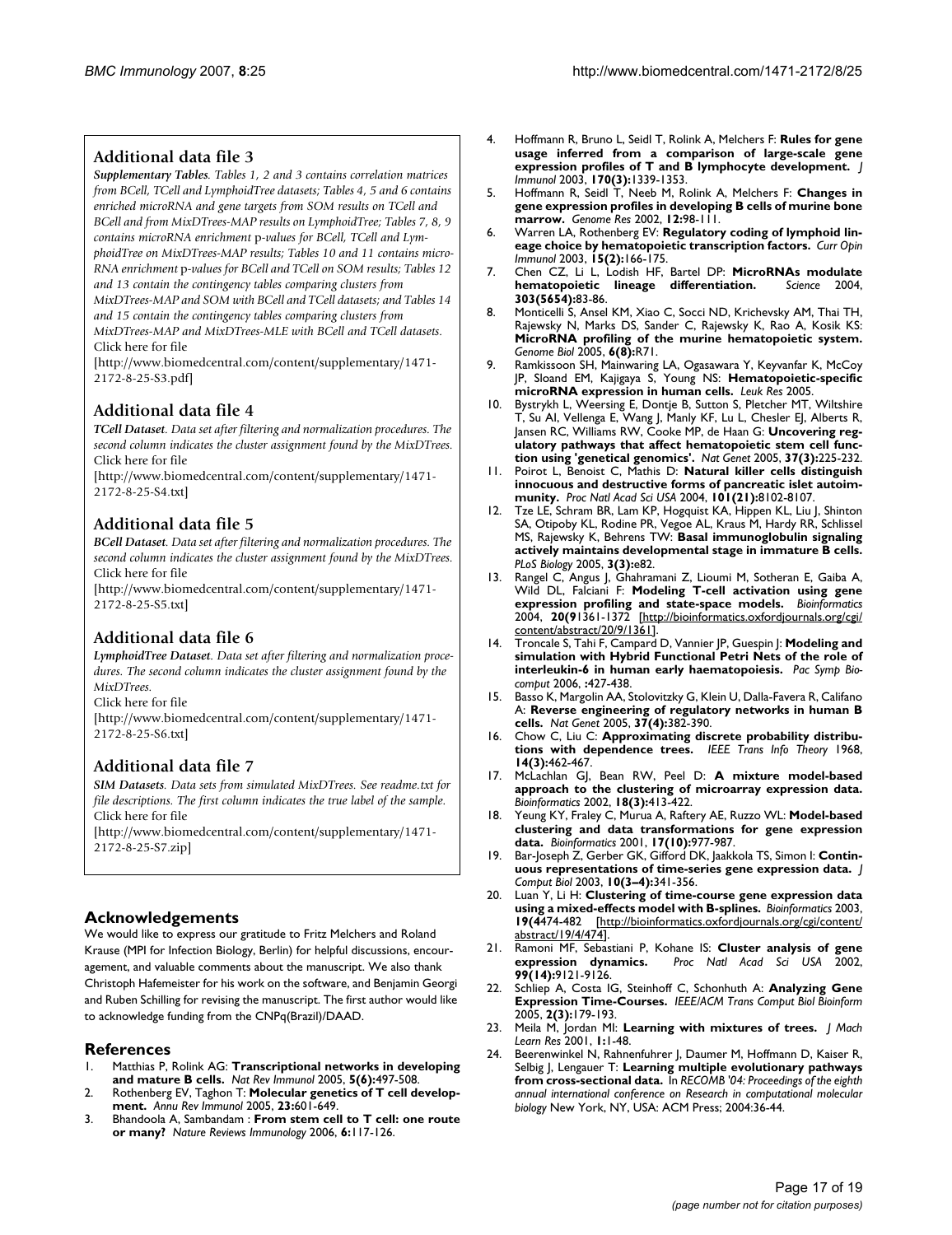- 25. Vesanto J, Himberg J, Alhoniemi E, Parhankangas J: **SOM Toolbox**<br>**for Matlab.** Tech reb 2000 [http://citeseer.jst.psu.edu/ **for Matlab.** *Tech rep* 2000 [http://citeseer.ist.psu.edu/
- vesanto00som.html].<br>Supplementary Material 26. **Supplementary Material** [http://algorithmics.molgen.mpg.de/ Supplements/ExpLym/]
- 27. Lauritzen SL, Spiegelhalter DJ: **Local computations with probabilities on graphical structures and their application to expert systems.** *J Royal Statis Soc B* 1988, **50:**157-224.
- 28. Dempster A, Laird N, Rubin D: **Maximum likelihood from incomplete data via the EM algorithm.** *JRSSB* 1977, **39:**1-38.
- 29. Bar-Joseph Z: **Analyzing time series gene expression data.** *Bioinformatics* 2004, **20(16):**2493-503.
- 30. Yeung KY, Medvedovic M, Bumgarner RE: **Clustering geneexpression data with repeated measurements.** *Genome Biol* 2003, **4(5):**R34.
- 31. Ernst J, Nau GJ, Bar-Joseph Z: **Clustering short time series gene expression data.** *Bioinformatics* 2005, **21(suppl 1**i159-168 [http:// bioinformatics.oxfordjournals.org/cgi/content/abstract/21/suppl\_1/ i159].
- 32. Moller-Levet C, Klawonn F, Cho K, Wolkenhauer O: **Fuzzy clustering of short time-series and unevenly distributed sampling points.** In *Advances in Intelligent Data Analysis V, Lecture Notes in Computer Science Volume 2810*. Springer Verlag; 2003:330-340.
- 33. Johns Hopkins University M Baltimore: **Online Mendelian Inheritance in Man, OMIM (TM).** *World Wide Web* 2006 [http:// www.ncbi.nlm.nih.gov/omim/].
- 34. Ashburner M: **Gene Ontology: tool for the unification of biology.** *Nat Genet* 2000, **25:**25-29.
- 35. Hoffmann R, Melchers F: **A genomic view of lymphocyte development.** *Curr Opin Immunol* 2003, **15(3):**239-245.
- 36. McLachlan G, Peel D: *Finite Mixture Models* Wiley Series in Probability and Statistics, Wiley, New York; 2000.
- 37. D'haeseleer P: **How does gene expression clustering work?** *Nat Biotechnol* 2005, **23(12):**1499-1501.
- 38. Aizawa S, Nakano H, Ishida T, Horie R, Nagai M, Ito K, Yagita H, Okumura K, Inoue J, Watanabe T: **Tumor necrosis factor receptorassociated factor (TRAF) 5 and TRAF2 are involved in CD30** mediated **NFkappaB** activation. **272(4):**2042-2045.
- 39. Nakano H, Sakon S, Koseki H, Takemori T, Tada K, Matsumoto M, Munechika E, Sakai T, Shirasawa T, Akiba H, Kobata T, Santee SM, Ware CF, Rennert PD, Taniguchi M, Yagita H, Okumura K: **Targeted disruption of Traf5 gene causes defects in CD40- and CD27-mediated lymphocyte activation.**<br>**96(17**9803-9808 [http://www.pnas.org/cgi/cont **96(17**9803-9808 [http://www.pnas.org/cgi/content/abstract/96/17/ 9803].
- Hoffmann A, Levchenko A, Scott ML, Baltimore D: **The IkappaB-NF-kappaB signaling module: temporal control and selective gene activation.** *Science* 2002, **298(5596):**1241-1245.
- 41. Glynne R, Ghandour G, Rayner J, Mack DH, Goodnow CC: **B-lymphocyte quiescence, tolerance and activation as viewed by global gene expression profiling on microarrays.** *Immunol Rev* 2000, **176:**216-246.
- 42. Perez OD, Kinoshita S, Hitoshi Y, Payan DG, Kitamura T, Nolan GP, Lorens JB: **Activation of the PKB/AKT pathway by ICAM-2.** *Immunity* 2002, **16:**51-65.
- 43. Boles KS, Barchet W, Diacovo T, Cella M, Colonna M: **The tumor suppressor TSLC1/NECL-2 triggers NK-cell and CD8+ T-cell responses through the cell-surface receptor CRTAM.** *Blood* 2005, **106(3):**779-786.
- 44. Carlsson R, Hjalmarsson A, Liberg D, Persson C, Leanderson T: **Genomic structure of mouse SPI-C and genomic structure and expression pattern of human SPI-C.** *Gene* 2002, **299(1–2):**271-278.
- 45. Bartel DP: **MicroRNAs: genomics, biogenesis, mechanism, and function.** *Cell* 2004, **116(2):**281-297.
- 46. Legendre M, Ritchie W, Lopez F, Gautheret D: **Differential Repression of Alternative Transcripts: A Screen for miRNA Targets.** *PLoS Computational Biology* 2006, **2(5):**e43.
- 47. Lim LP, Lau NC, Garrett-Engele P, Grimson A, Schelter JM, Castle J, Bartel DP, Linsley PS, Johnson JM: **Microarray analysis shows that some microRNAs downregulate large numbers of target mRNAs.** *Nature* 2005, **433(7027):**769-773.
- 48. Sood P, Krek A, Zavolan M, Macino G, Rajewsky N: **Cell-type-specific signatures of microRNAs on target mRNA expression.**

*PNAS* 2006, **103(8**2746-2751 [http://www.pnas.org/cgi/content/ abstract/103/8/2746].

- 49. Griffiths-Jones S, Grocock RJ, van Dongen S, Bateman A, Enright AJ: **miRBase: microRNA sequences, targets and gene nomenclature.** *Nucleic Acids Res* 2006:D140-D144.
- 50. Sokal FR, Rohlf : *Biometry* New York: W. H. Freeman and Company; 1995.
- 51. Beissbarth T, Speed TP: **GOstat: find statistically overrepresented Gene Ontologies within a group of genes.** *Bioinformatics* 2004, **20(9):**1464-1465.
- 52. Westfall P, Young S: *Resampling-Based Multiple Testing: Examples and Methods for p-Value Adjustment* Wiley-Interscience; 1993.
- 53. Hatfield SD, Shcherbata HR, Fischer KA, Nakahara K, Carthew RW, Ruohola-Baker H: **Stem cell division is regulated by the micro-RNA pathway.** *Nature* 2005, **435(7044):**974-978.
- 54. Powis SH, Mockridge I, Kelly A, Kerr LA, Glynne R, Gileadi U, Beck S, Trowsdale J: **Polymorphism in a second ABC transporter gene located within the class II region of the human major histocompatibility complex.** *Proc Natl Acad Sci USA* 1992, **89(4):**1463-1467.
- 55. Busino L, Donzelli M, Chiesa M, Guardavaccaro D, Ganoth D, Dorrello NV, Hershko A, Pagano M, Draetta GF: **Degradation of Cdc25A by beta-TrCP during S phase and in response to DNA damage.** *Nature* 2003, **426(6962):**87-91.
- 56. Cimmino A, Calin GA, Fabbri M, Iorio MV, Ferracin M, Shimizu M, Wojcik SE, Aqeilan RI, Zupo S, Dono M, Rassenti L, Alder H, Volinia S, Liu CG, Kipps TJ, Negrini M, Croce CM: **miR-15 and miR-16 induce apoptosis by targeting BCL2.** *Proc Natl Acad Sci USA* 2005, **102(39):**13944-13949.
- 57. Gilthorpe J, Vandromme M, Brend T, Gutman A, Summerbell D, Totty N, Rigby PWJ: **Spatially specific expression of Hoxb4 is dependent on the ubiquitous transcription factor NFY.** *Development* 2002, **129(16):**3887-3899.
- 58. Radomska HS, Satterthwaite AB, Taranenko N, Narravula S, Krause DS, Tenen DG: **A nuclear factor Y (NFY) site positively regulates the human CD34 stem cell gene.** Blood 1999, lates the human CD34 stem cell gene. **94(11):**3772-3780.
- 59. Zhu XS, Linhoff MW, Li G, Chin KC, Maity SN, Ting JP: **Transcriptional scaffold: CIITA interacts with NF-Y, RFX, and CREB to cause stereospecific regulation of the class II major histocompatibility complex promoter.** *Mol Cell Biol* 2000, **20(16):**6051-6061.
- 60. Kazanjian A, Gross EA, Grimes HL: **The growth factor independence-1 transcription factor: New functions and new insights.** *Crit Rev Oncol Hematol* 2006.
- Schmidt T, Karsunky H, Rodel B, Zevnik B, Elsasser HP, Moroy T: **Evidence implicating Gfi-1 and Pim-1 in pre-T-cell differentiation steps associated with beta-selection.** *EMBO J* 1998, **17(18):**5349-5359.
- 62. Huang J, Morris Q, Frey B: **Detecting MicroRNA Targets by Linking Sequence, MicroRNA and Gene Expression Data. Lect. Notes .** *Comput. Sci* 2006, **3909:**114-29 [http://www.springer link.com/openurl.asp?genre=article&id=doi:10.1007/11732990\_11].
- 63. Segal E, Yelensky R, Koller D: **Genome-wide discovery of tran**scriptional modules from DNA sequence and gene expres-<br>sion. Bioinformatics 2003, **19(Suppl 1**i273-i282 [http:// **sion.** *Bioinformatics* 2003, **19(Suppl 1**i273-i282 [http:// bioinformatics.oxfordjournals.org/cgi/content/abstract/19/suppl\_1/ i273].
- 64. Segal E, Wang H, Koller D: **Discovering molecular pathways from protein interaction and gene expression data.** *Bioinformatics* 2003, **19(Suppl 1):**i264-i271.
- 65. Segal E, Shapira M, Regev A, Pe'er D, Botstein D, Koller D, Friedman N: **Module networks: identifying regulatory modules and their condition-specific regulators from gene expression data.** *Nat Genet* 2003, **34(2):**166-176.
- 66. Yeang CH, Jaakkola T: **Time Series Analysis of Gene Expression and Location Data.** *Third IEEE Symposium on BioInformatics and Bio-Engineering (BIBE'03)* 2003:305.
- 67. Bair E, Tibshirani R: **Semi-supervised methods to predict patient survival from gene expression data.** *PLoS Biol* 2004, **2(4):**E108.
- 68. Pan W, Shen X, Jiang A, Hebbel RP: **Semi-supervised learning via penalized mixture model with application to microarray sample classification.** *Bioinformatics* 2006, **22(19):**2388-2395.
- 69. Friedman N: **Inferring cellular networks using probabilistic graphical models.** *Science* 2004, **303(5659):**799-805.